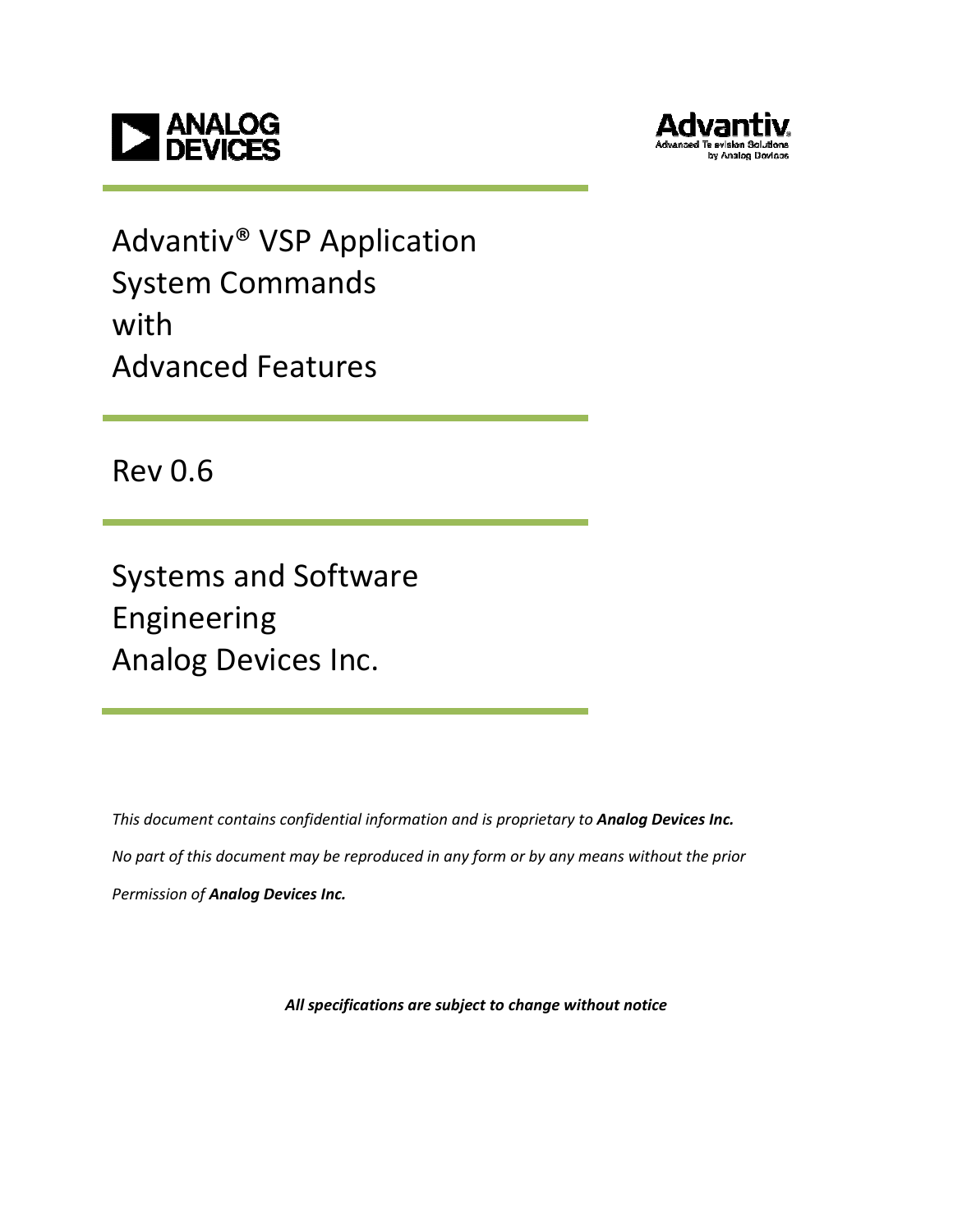#### Revision History:

| Revisions        | Author    | Descriptions                                       | Date        |
|------------------|-----------|----------------------------------------------------|-------------|
| 0.1              | SG        | Initial draft including VSP command only           | Nov. 2011   |
| 0.2              | SG        | Updated based on VSP 1.6 release                   | March 2012  |
| 0.3              | <b>CL</b> | Updated based on VSP 1.63 release                  | Nov. 2012   |
| 0.4              | JΙ        | Added, copyright and product information sections, | Sep. 2013   |
|                  |           | performed editorial corrections and updates        |             |
| 0.5 <sub>b</sub> | CL        | Added "spaset"                                     | July, 2014  |
| 0.6              | Л         | Added External OSD commands                        | March, 2015 |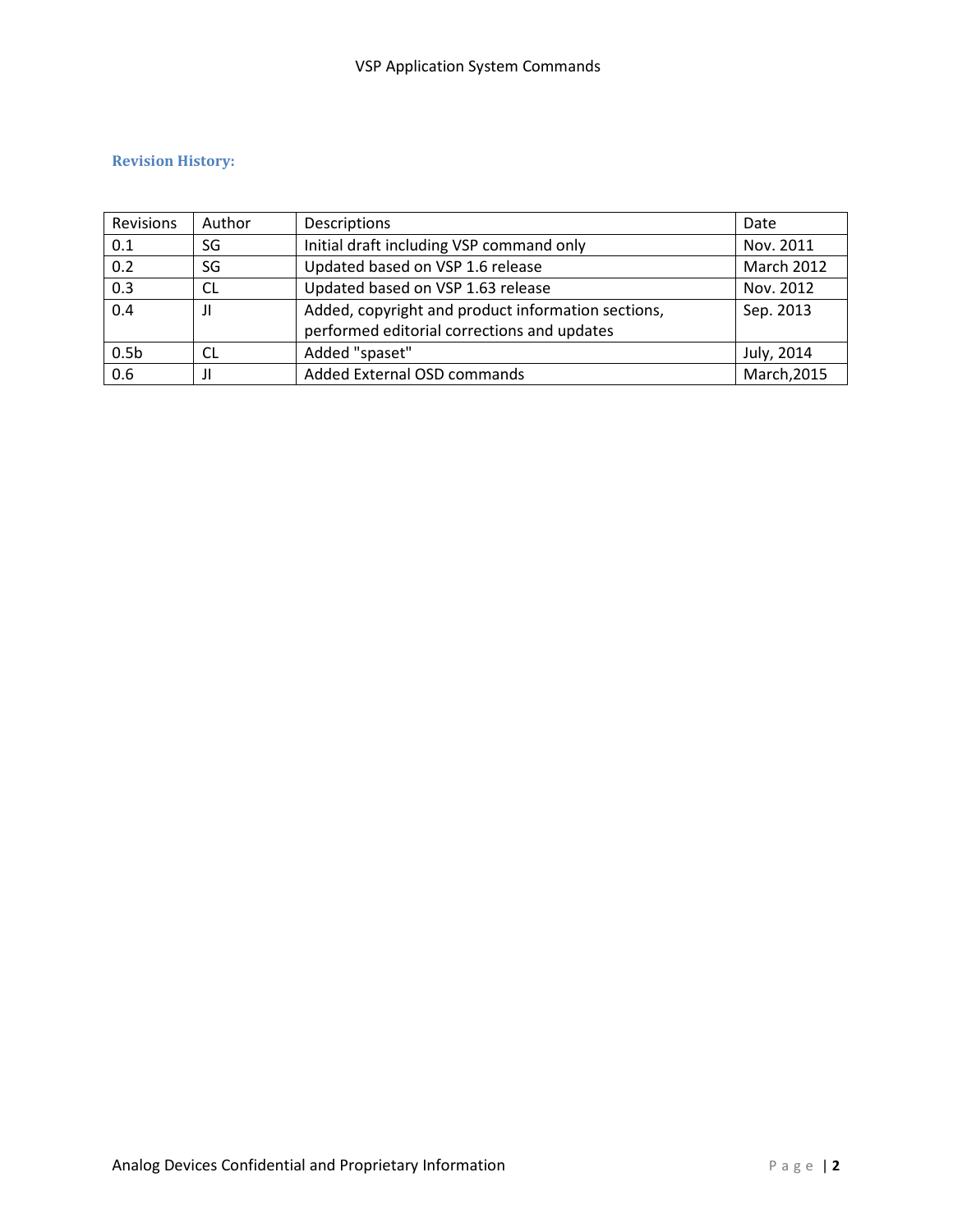### **Table of Contents**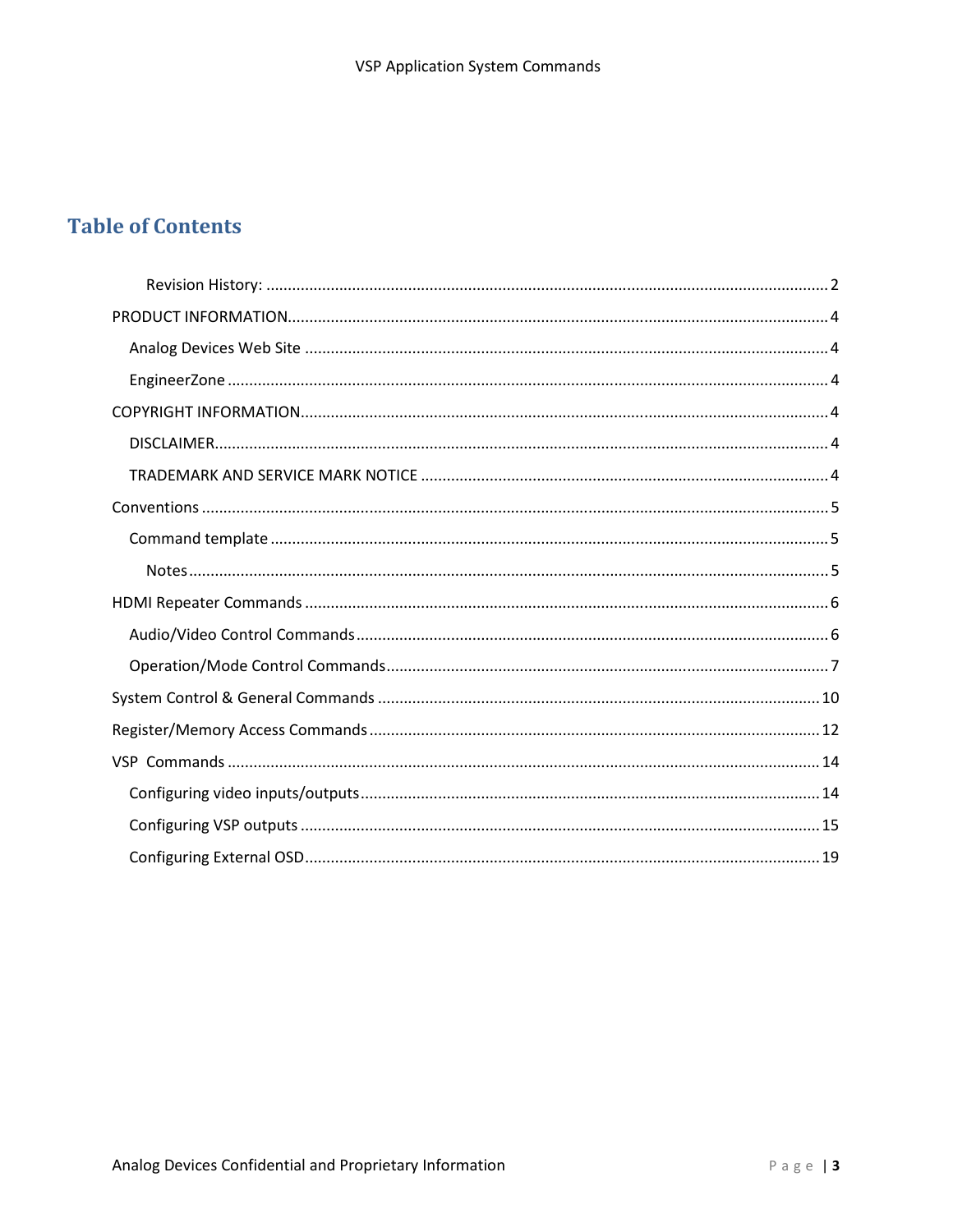### PRODUCT INFORMATION

Product information can be obtained from the Analog Devices Web site and other Web sources.

#### Analog Devices Web Site

The Analog Devices Web site, www.analog.com, provides information about a broad range of products—analog integrated circuits, amplifiers, converters, and digital signal processors. To access a complete technical library for each video product family, go to http://www.analog.com/en/audiovideo-products/products/index.html. Also note, MyAnalog.com is a free feature of the Analog Devices Web site that allows customization of a Web page to display only the latest information about products you are interested in. You can choose to receive weekly e-mail notifications containing updates to the Web pages that meet your interests, including documentation errata against all manuals. MyAnalog.com provides access to books, application notes, data sheets, code examples, and more. Visit MyAnalog.com to sign up. If you are a registered user, just log on. Your user name is your e-mail address.

#### EngineerZone

EngineerZone is a technical support forum from Analog Devices. It allows you direct access to Analog Devices technical support engineers. You can search FAQs and technical information to get quick answers to your questions about Analog Devices video products at http://ez.analog.com/community/video.

### COPYRIGHT INFORMATION

© 2012 Analog Devices, Inc., ALL RIGHTS RESERVED. This document may not be reproduced in any form without prior, express written consent from Analog Devices, Inc.

### **DISCLAIMER**

Analog Devices, Inc. (ADI) reserves the right to change this product without prior notice. Information furnished by Analog Devices is believed to be accurate and reliable. However, no responsibility is assumed by Analog Devices for its use; nor for any infringement of patents or other rights of third parties which may result from its use. No license is granted by implication or otherwise under the patent rights of Analog Devices, Inc.

The information contained in this document is proprietary of ADI. This document must not be made available to anybody other than the intended recipient without the written permission of ADI. The content of this document is believed to be correct. If any errors are found within this document or if clarification is needed, contact the video community on EZ forum (http://ez.analog.com/community/video).

### TRADEMARK AND SERVICE MARK NOTICE

The Analog Devices logo is a registered trademark of Analog Devices, Inc. The Advantiv® and Blackfin® are registered trademarks of Analog Devices Inc. All other brand and product names are trademarks or service marks of their respective owners.

All other brand and product names are trademarks or service marks of their respective owners.

Analog Devices' Trademarks and Service Marks may not be used without the express written consent of Analog Devices, such consent only to be provided in a separate written agreement signed by Analog Devices. Subject to the foregoing, such Trademarks and Service Marks must be used according to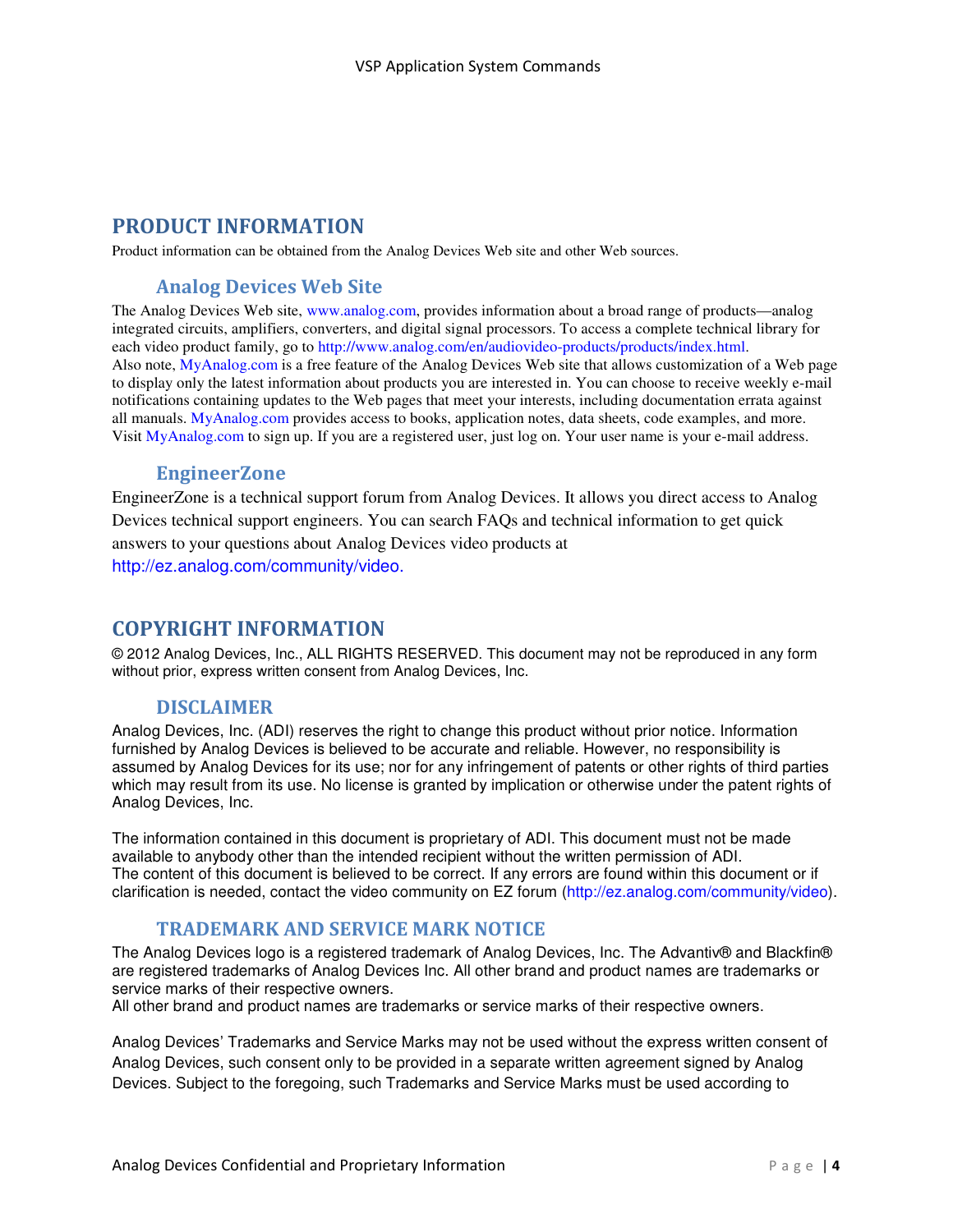Analog Devices' Trademark Usage guidelines. Any licensee wishing to use Analog Devices' Trademarks and Service Marks must obtain and follow these guidelines for the specific marks at issue.

### Conventions

### Command template

All system commands are presented in one of the following formats:

1. Short form: used to present commands without options

| Command |                                    |
|---------|------------------------------------|
|         | Description:   Command description |

2. Long form: used to present commands with multiple options

| Command      |                                                |
|--------------|------------------------------------------------|
| Description: | Command description                            |
| Syntax:      | command <options></options>                    |
| Options:     |                                                |
| Default:     | Default value at power on                      |
| Example:     | An example describing the usage of the command |

#### **Notes**

- (All informational notes are presented in the bracket and in blue color fonts)
- All cautionary notes are presented in red color fonts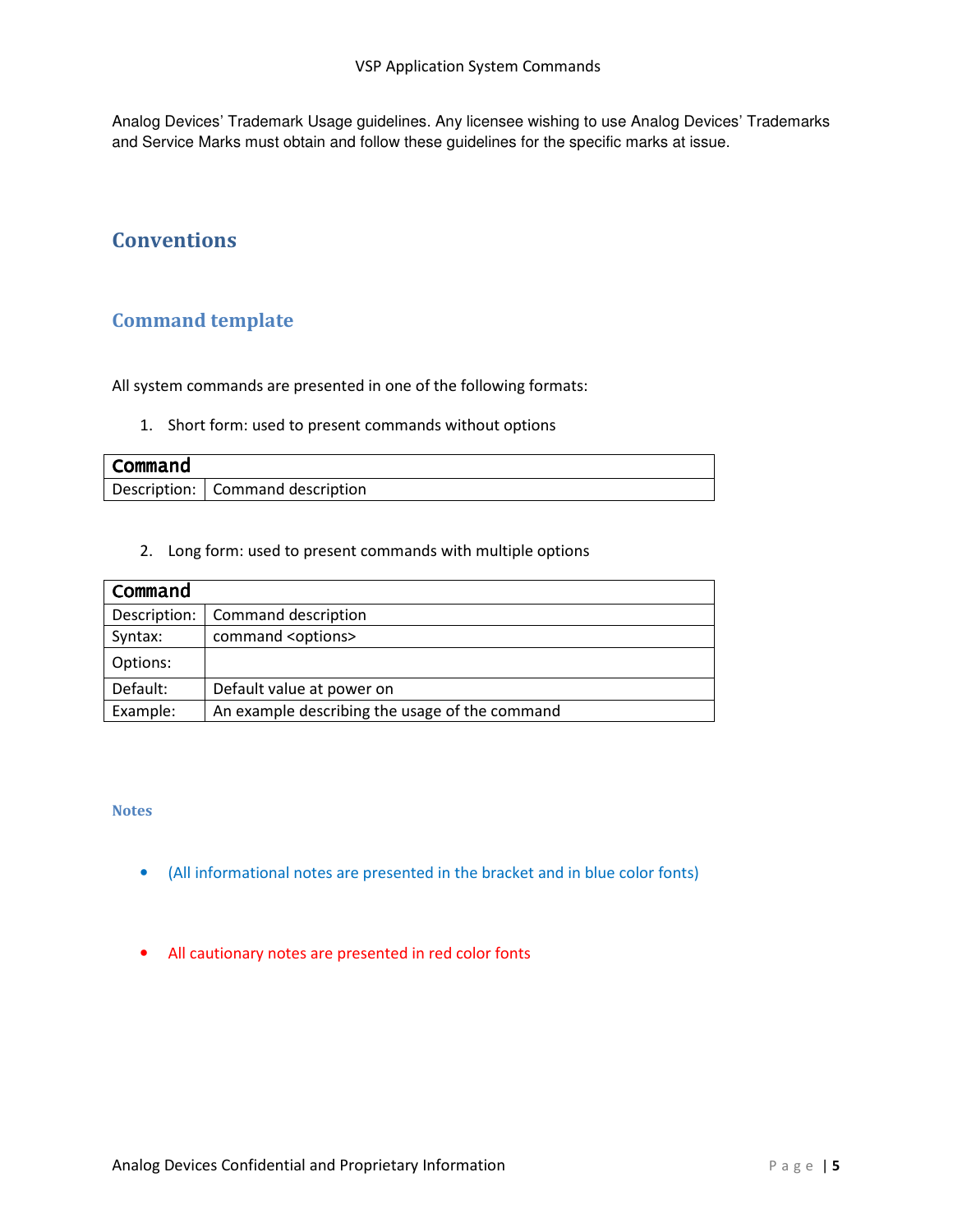## HDMI Repeater Commands

### Audio/Video Control Commands

| Amute        |                                                                                   |                                                            |  |  |
|--------------|-----------------------------------------------------------------------------------|------------------------------------------------------------|--|--|
| Description: |                                                                                   | Controls HDMI audio output when mute mode is set to manual |  |  |
| Syntax:      |                                                                                   | amute <on, off=""></on,>                                   |  |  |
|              | on.                                                                               | Mutes the HDMI Tx audio output                             |  |  |
| Options:     | off                                                                               | Un-mutes the HDMI Tx audio output                          |  |  |
| Default:     | Off                                                                               |                                                            |  |  |
| Example:     | mute man; set the mute mode to manual<br>amute on; mutes the HDMI Tx audio output |                                                            |  |  |

| <b>Arctx</b> |                                                                                                                                                   |                                                                |  |  |
|--------------|---------------------------------------------------------------------------------------------------------------------------------------------------|----------------------------------------------------------------|--|--|
| Description: |                                                                                                                                                   | Controls the ARC (Audio Return Channel) feature on the HDMI Tx |  |  |
| Syntax:      |                                                                                                                                                   | arctx <on, off="">&lt;1 or 2 or all&gt;</on,>                  |  |  |
|              | <sub>on</sub>                                                                                                                                     | Enables the ARC on the HDMI Tx                                 |  |  |
| Options:     | off                                                                                                                                               | Disables the ARC on the HDMI Tx                                |  |  |
|              | $1, 2,$ all                                                                                                                                       | Enable or disable the ARC on HDMI Tx1, Tx2, or Tx all          |  |  |
| Default:     | Off                                                                                                                                               |                                                                |  |  |
| Example:     | arctx on 2<br>; Enables the ARC on the HDMI Tx 2, in order to try the ARC operation the HDMI SINK<br>device also needs to support the ARC feature |                                                                |  |  |

| Avmute       |                                                                                          |                                                                        |  |  |
|--------------|------------------------------------------------------------------------------------------|------------------------------------------------------------------------|--|--|
| Description: |                                                                                          | Controls AVMUTE packet to the HDMI Sink device to mute the audio/video |  |  |
| Syntax:      |                                                                                          | avmute <on, off=""></on,>                                              |  |  |
|              | on                                                                                       | Sends set AVMUTE packet over the HDMI Tx to the Sink device            |  |  |
| Options:     | off                                                                                      | Sends clear AVMUTE packet over the HDMI Tx to the sink device          |  |  |
| Default:     | Off                                                                                      |                                                                        |  |  |
|              | avmute on                                                                                |                                                                        |  |  |
| Example:     | ; the sink device, if capable of receiving GCP packets, receives a set AVMUTE packet and |                                                                        |  |  |
|              | mutes audio and/or video accordingly                                                     |                                                                        |  |  |

Mute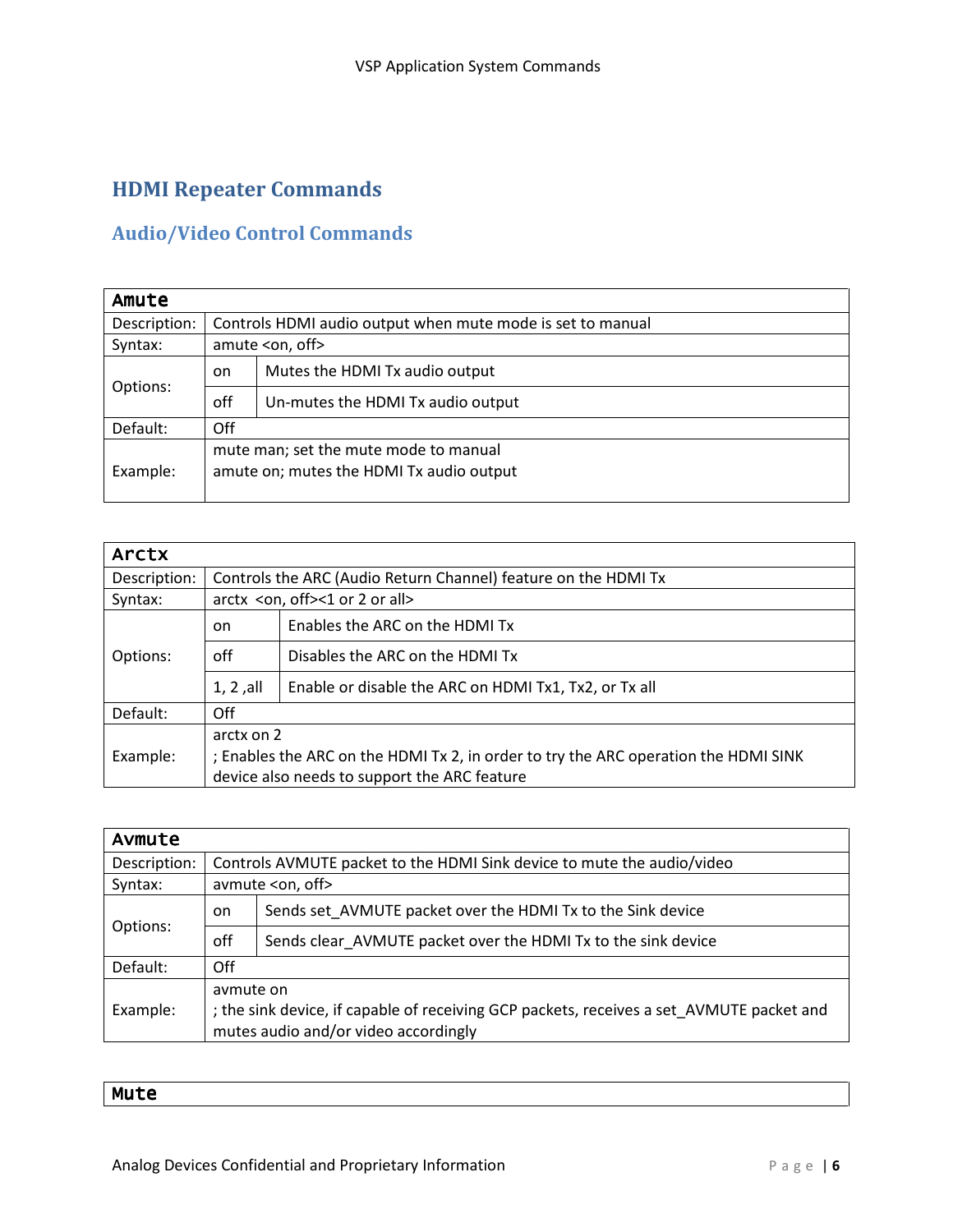### VSP Application System Commands

| Description: | Sets the muting mode to manual or automatic |                                   |  |  |
|--------------|---------------------------------------------|-----------------------------------|--|--|
| Syntax:      |                                             | mute <man, auto=""></man,>        |  |  |
|              | man                                         | Sets the muting method to manual  |  |  |
| Options:     | auto                                        | Sets the muting mode to automatic |  |  |
| Default:     | Auto                                        |                                   |  |  |
| Example:     | mute man                                    |                                   |  |  |
|              | ; sets the mute mode to manual              |                                   |  |  |

| <b>Vmute</b> |     |                                                                                   |  |  |
|--------------|-----|-----------------------------------------------------------------------------------|--|--|
| Description: |     | Controls HDMI videoo output when mute mode is set to manual                       |  |  |
| Syntax:      |     | vmute <on, off=""></on,>                                                          |  |  |
|              | on. | mutes the HDMI Tx video output                                                    |  |  |
| Options:     | off | Un-mutes the HDMI Tx video output                                                 |  |  |
| Default:     | Off |                                                                                   |  |  |
| Example:     |     | mute man; set the mute mode to manual<br>vmute on; mutes the HDMI Tx video output |  |  |

## Operation/Mode Control Commands

| <b>Cec</b>   |               |                                                              |  |  |
|--------------|---------------|--------------------------------------------------------------|--|--|
| Description: |               | Controls CEC support functionality                           |  |  |
| Syntax:      |               | cec <on, off=""></on,>                                       |  |  |
|              | <sub>on</sub> | Enables the CEC support by the software driver               |  |  |
| Options:     | off           | Disables the CEC support by the software driver              |  |  |
| Default:     | On            |                                                              |  |  |
| Example:     |               | cec off<br>; disables the CEC support by the software driver |  |  |

| Cecsend      |                     |                                                                                                                    |  |  |  |
|--------------|---------------------|--------------------------------------------------------------------------------------------------------------------|--|--|--|
| Description: |                     | Sends CEC messages from the console                                                                                |  |  |  |
| Syntax:      |                     | cecsend <parameter length=""><op code=""><logical address=""> <parameters></parameters></logical></op></parameter> |  |  |  |
| Options:     | Parameter<br>length | Specify the CEC parameter length in byte                                                                           |  |  |  |
|              | Op code             | Specify CEC operation code                                                                                         |  |  |  |
|              | Logical<br>address  | Specify the logical address of the destination device                                                              |  |  |  |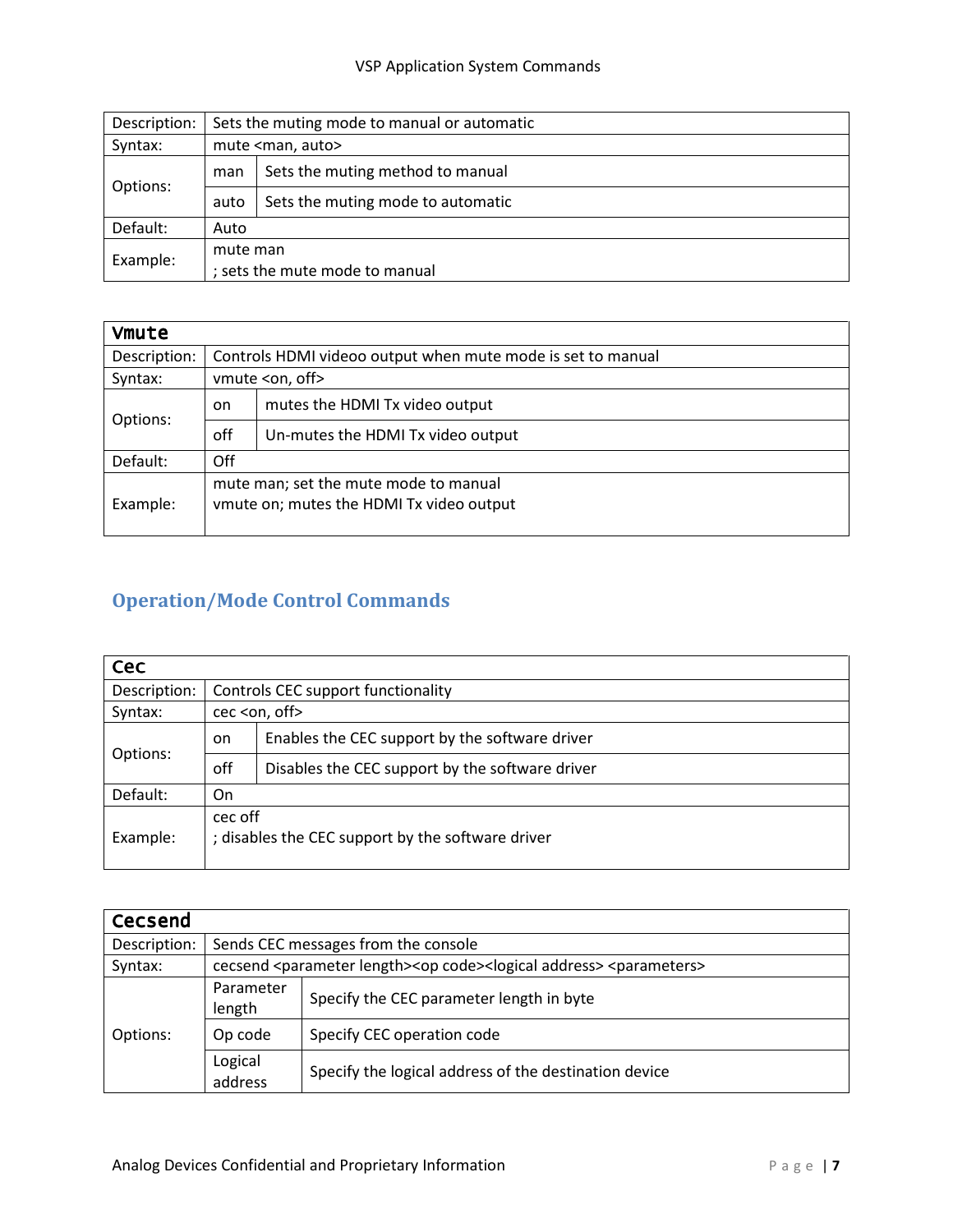|          |                                             | Parameters   Specify the CEC parameters |  |  |  |
|----------|---------------------------------------------|-----------------------------------------|--|--|--|
| Default: | n/a                                         |                                         |  |  |  |
|          |                                             | cecsend 0x02 0x70 0x05 0x11 0x00        |  |  |  |
| Example: | ; Reports the current active source is 1100 |                                         |  |  |  |

| Spaset       |                                                                                       |                                                        |  |  |
|--------------|---------------------------------------------------------------------------------------|--------------------------------------------------------|--|--|
| Description: | Changes SPA value for CEC purpose                                                     |                                                        |  |  |
| Syntax:      |                                                                                       | spaset <port> <spavalue></spavalue></port>             |  |  |
| Options:     | port                                                                                  | 0 for port_A, 1 for port_B, 2 for port_C, 3 for port_D |  |  |
|              | spavalue                                                                              | such as 1100, abcd, etc.                               |  |  |
| Default:     | n/a                                                                                   |                                                        |  |  |
| Example:     | spaset 0 1234: set port A SPA to 1.2.3.4                                              |                                                        |  |  |
|              | spaset 0 0000: clear port A manual SPA, software will use the default SPA for port A. |                                                        |  |  |

| Enc.         |                                                                                                                                                      |                                                                          |  |  |
|--------------|------------------------------------------------------------------------------------------------------------------------------------------------------|--------------------------------------------------------------------------|--|--|
| Description: |                                                                                                                                                      | Controls the HDCP operation at HDMI Tx output                            |  |  |
| Syntax:      |                                                                                                                                                      | enc <on, off,="" rxtx="" us,=""></on,>                                   |  |  |
|              | on.                                                                                                                                                  | Forces the HDCP operation at HDMI Tx output                              |  |  |
|              | off                                                                                                                                                  | Disables the HDCP operation at the HDMI Tx output                        |  |  |
| Options:     | <b>us</b>                                                                                                                                            | Follows the upstream device (source) in terms of HDCP operation          |  |  |
|              | rxtx                                                                                                                                                 | Enables the HDCP on HDMI Rx and Tx separately and not as a HDCP repeater |  |  |
| Default:     | us.                                                                                                                                                  |                                                                          |  |  |
| Example:     | enc on<br>jenables the HDCP operation at the HDMI Tx even if the video received from the source is<br>not encrypted (HDCP is not enabled on HDMI Rx) |                                                                          |  |  |

| <b>FS</b>    |           |                                                                        |  |  |
|--------------|-----------|------------------------------------------------------------------------|--|--|
| Description: |           | Controls the Fast Switching "Xpressview" feature on the HDMI Rx inputs |  |  |
| Syntax:      |           | $fs < on$ , off $>$                                                    |  |  |
| Options:     | on.       | Enables the Fast Switching "Xpressview" feature on the HDMI Rx inputs  |  |  |
|              | off       | Disables the Fast Switching "Xpressview" feature on the HDMI Rx inputs |  |  |
| Default:     | <b>on</b> |                                                                        |  |  |
| Example:     | fs on     |                                                                        |  |  |

| Mode |
|------|
|------|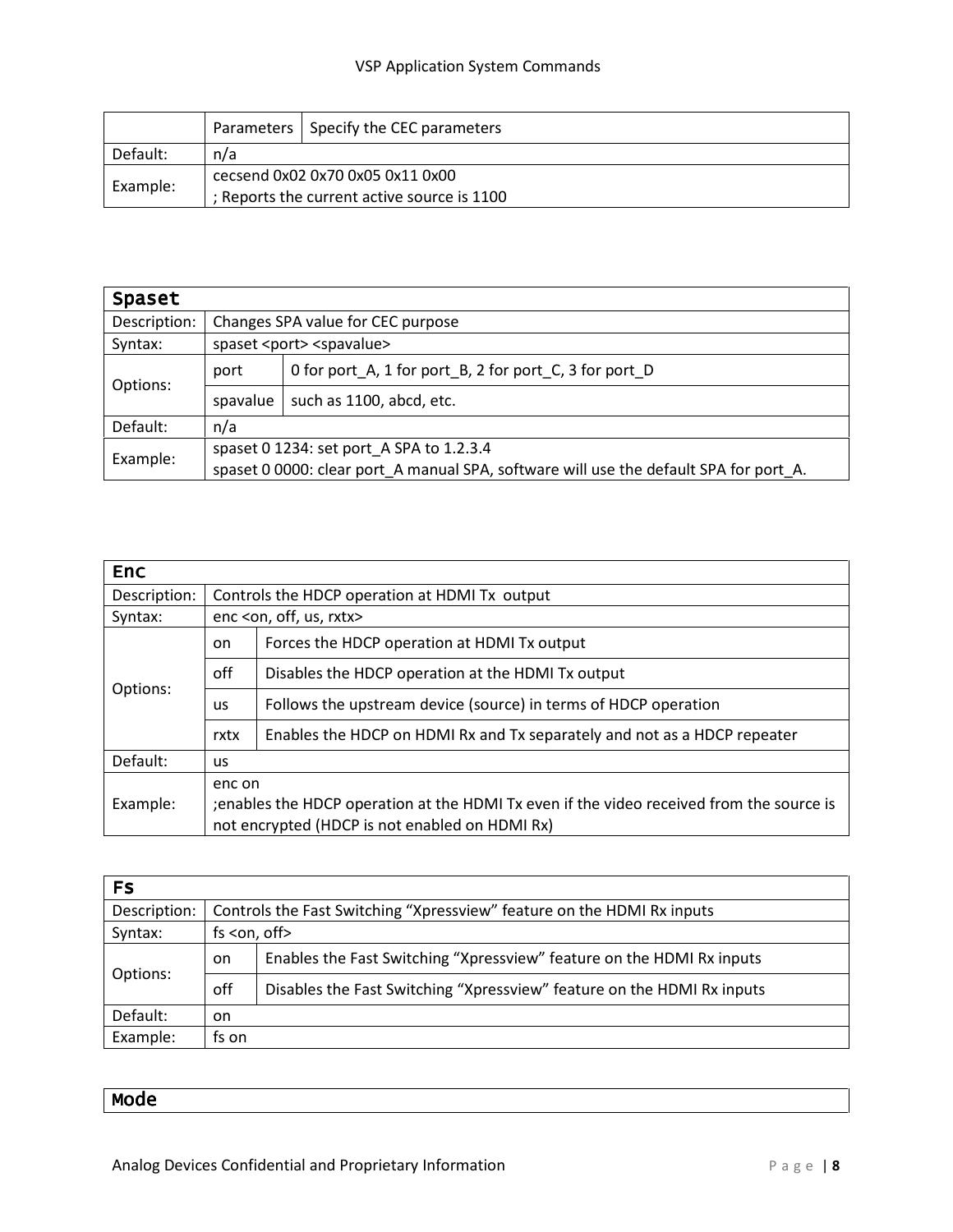| Description: | Sets the HDMI repeater operation mode |                                                                                                                                                                                                                                |  |  |
|--------------|---------------------------------------|--------------------------------------------------------------------------------------------------------------------------------------------------------------------------------------------------------------------------------|--|--|
| Syntax:      |                                       | mode <rec, rep,="" xmt=""></rec,>                                                                                                                                                                                              |  |  |
| Options:     | rec                                   | Sets the HDMI repeater to receiver mode, Audio/Video will be muted at HDMI Tx.<br>HDMI repeater switches to this mode automatically when no HDMI output device<br>is present                                                   |  |  |
|              | rep                                   | Sets the HDMI repeater to Repeater mode, Audio/Video is repeated from HDMI Rx<br>to HDMI Tx                                                                                                                                    |  |  |
|              | xmt                                   | Sets the HDMI repeater to Transmit mode, Audio/Video is not repeated from<br>HDMI Rx to HDMI Tx and HDMI Rx is set to freerun mode. HDMI repeater switches<br>to this mode automatically when no HDMI Input device is present. |  |  |
|              | auto                                  | Sets the HDMI repeater to one of the above formats automatically based on the<br>connection of source/sink                                                                                                                     |  |  |
| Default:     | Rep                                   |                                                                                                                                                                                                                                |  |  |
| Example:     | mode rec                              |                                                                                                                                                                                                                                |  |  |

| Outmode      |             |                                                              |  |  |
|--------------|-------------|--------------------------------------------------------------|--|--|
| Description: |             | Sets the HDMI Tx operation mode                              |  |  |
| Syntax:      |             | outmode <hdmi, dvi,="" forced="" us,=""></hdmi,>             |  |  |
| Options:     | hdmi        | Sets the HDMI Tx output to HDMI mode                         |  |  |
|              | dvi         | Sets the HDMI Tx output to DVI mode                          |  |  |
|              | <b>us</b>   | Sets the HDMI Tx output to follow the upstream (HDMI Source) |  |  |
|              | forced      | <b>TBD</b>                                                   |  |  |
| Default:     | Us          |                                                              |  |  |
| Example:     | outmode dvi |                                                              |  |  |
|              |             | ; forces the HDMI Tx ouput to DVI mode                       |  |  |

| Xmtmode      |                                                         |                                                                                    |  |  |
|--------------|---------------------------------------------------------|------------------------------------------------------------------------------------|--|--|
| Description: |                                                         | Controls the freerun operation when HDMI repeater is in the Transmitter mode (xmt) |  |  |
| Syntax:      |                                                         | xmtmode <on, off=""></on,>                                                         |  |  |
| Options:     | on.                                                     | Freerun is active and HDMI Tx is enabled                                           |  |  |
|              | off                                                     | Freerun is not active and HDMI Tx is disabled                                      |  |  |
| Default:     | On                                                      |                                                                                    |  |  |
| Example:     | Xmtmode off                                             |                                                                                    |  |  |
|              | ; Disables the freerun and turns off the HDMI Tx output |                                                                                    |  |  |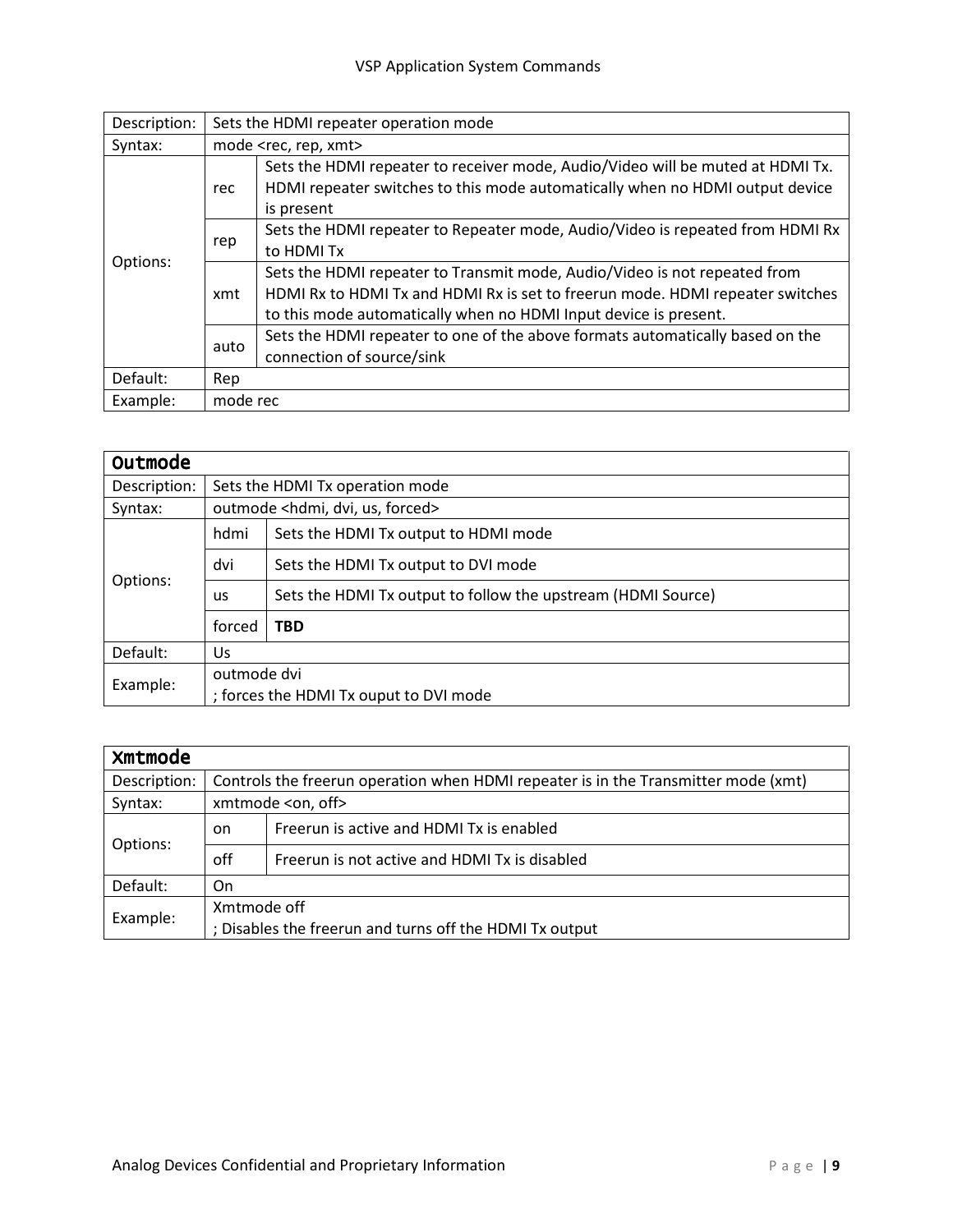# System Control & General Commands

| . .<br>٥r<br>he I p |                                      |  |
|---------------------|--------------------------------------|--|
| Description:        | Lists all available console commands |  |

| <b>Dbg</b>   |                                   |                                                                          |  |  |
|--------------|-----------------------------------|--------------------------------------------------------------------------|--|--|
| Description: |                                   | Selects the debug output information printed on the console              |  |  |
| Syntax:      |                                   | dbg <rx, all="" cec,="" edid,="" hdcp,="" int,="" none,="" tx,=""></rx,> |  |  |
|              | rx                                | Selects HDMI Rx debug information only                                   |  |  |
|              | tx                                | Selects HDMI Tx debug information only                                   |  |  |
|              | hdcp                              | Selects HDCP debug information only                                      |  |  |
|              | edid                              | Selects EDID debug information only                                      |  |  |
| Options:     | cec                               | Selects CEC debug information only                                       |  |  |
|              | int                               | Selects Interrupt debug info only                                        |  |  |
|              | none                              | Selects no debug information                                             |  |  |
|              | all                               | Selects all debug information                                            |  |  |
| Default:     | All                               |                                                                          |  |  |
| Example:     | dbg cec                           |                                                                          |  |  |
|              | ;System prints CEC debug messages |                                                                          |  |  |

| $dbg+$ ,<br>$dbq-$ |      |                                                                            |  |  |
|--------------------|------|----------------------------------------------------------------------------|--|--|
| Description:       |      | Adds or Removes the debug output information printed on the console        |  |  |
| Syntax:            |      | dbg + <rx, all="" cec,="" edid,="" hdcp,="" int,="" none,="" tx,=""></rx,> |  |  |
|                    |      | dbg- <rx, all="" cec,="" edid,="" hdcp,="" int,="" none,="" tx,=""></rx,>  |  |  |
|                    | rx   | Selects HDMI Rx debug information only                                     |  |  |
|                    | tx   | Selects HDMI Tx debug information only                                     |  |  |
|                    | hdcp | Selects HDCP debug information only                                        |  |  |
| Options:           | edid | Selects EDID debug information only                                        |  |  |
|                    | cec  | Selects CEC debug information only                                         |  |  |
|                    | int  | Selects Interrupt debug info only                                          |  |  |
|                    | none | Selects no debug information                                               |  |  |
|                    | all  | Selects all debug information                                              |  |  |
| Default:           |      |                                                                            |  |  |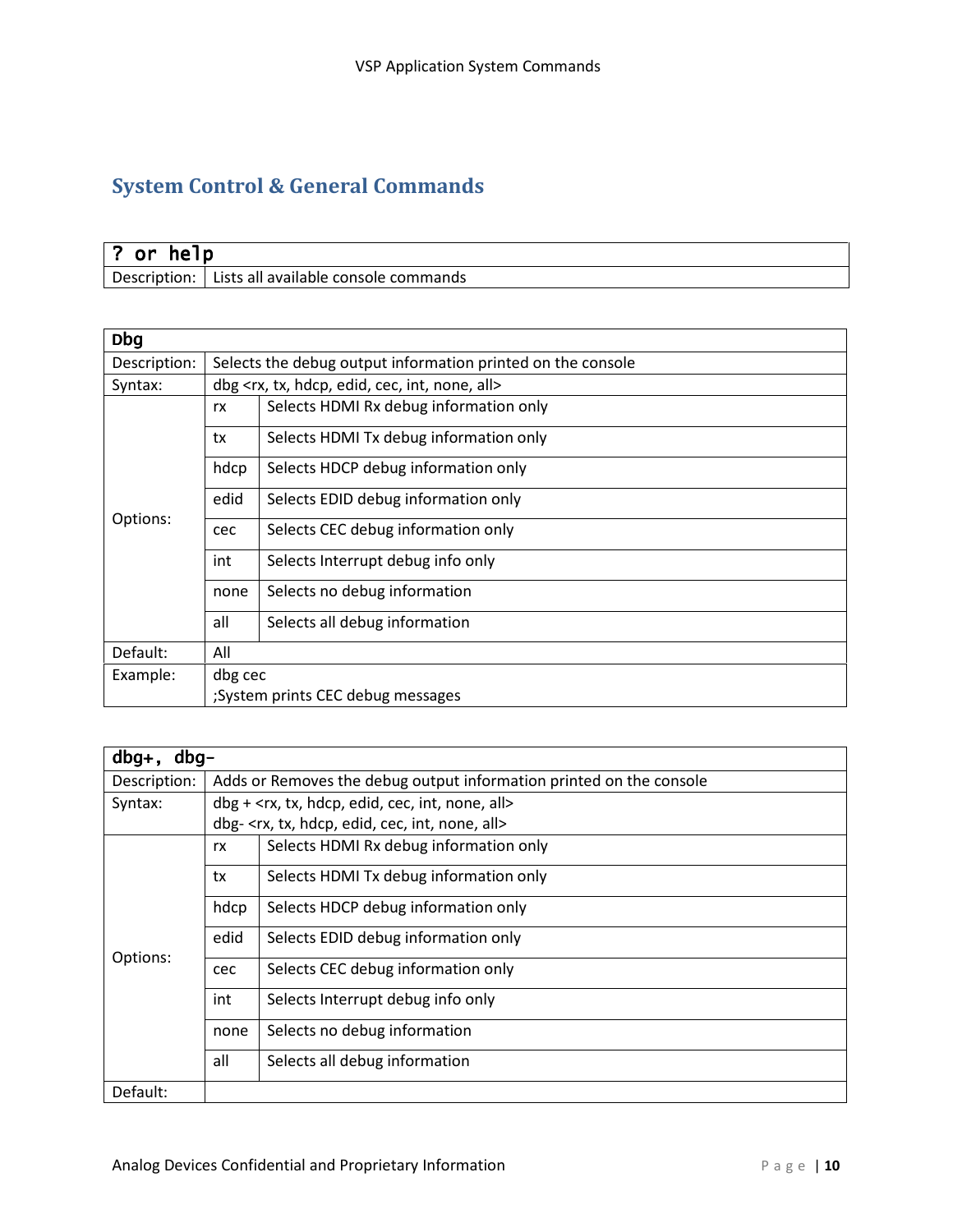| Example: | dbg+ cec                                                          |
|----------|-------------------------------------------------------------------|
|          | ; adds CEC debug messages to the existing debug information       |
|          | dbg-edid                                                          |
|          | ; removes EDID debug messages from the existing debug information |

| <b>Power</b> |                  |                                                                                                                          |  |  |
|--------------|------------------|--------------------------------------------------------------------------------------------------------------------------|--|--|
| Description: |                  | Operates power modes in the HDMI product (HDMI chip)                                                                     |  |  |
| Syntax:      |                  | Power <on, 0,="" 1,="" 2="" off=""></on,>                                                                                |  |  |
| Options:     | on.              | Configures the HDMI product to power on state                                                                            |  |  |
|              | off <sub>0</sub> | Configures the HDMI product to standby mode including the CEC module                                                     |  |  |
|              | off <sub>1</sub> | Configures the HDMI product to standby mode while CEC module stays in power<br>on mode. CEC standby message will be sent |  |  |
| Default:     | On.              |                                                                                                                          |  |  |
| Example:     | Power off 0      | ; forces the HDMI product into standby mode                                                                              |  |  |

| <b>Reset</b> |                                                                                        |  |
|--------------|----------------------------------------------------------------------------------------|--|
|              | Description:   Restarts the software and reinitializes the reference hardware platform |  |

| Rev          |                              |
|--------------|------------------------------|
| Description: | Prints the software revision |
|              |                              |

| Run          |                                                    |
|--------------|----------------------------------------------------|
| Description: | l Resume software execution on the microcontroller |

| Stat |                                                                    |
|------|--------------------------------------------------------------------|
|      | 'Description:   Prints the HDMI Input/Output status on the console |
|      |                                                                    |

| Stop         |                                                 |
|--------------|-------------------------------------------------|
| Description: | Stops software execution on the microcontroller |

| l xrc+       |                                                                                    |  |
|--------------|------------------------------------------------------------------------------------|--|
| Description: | Disables the software driver and enters in XRC mode. In this mode, XRC application |  |
|              | controls the reference hardware platform using i2c commands                        |  |

| $x$ rc-      |                                                |
|--------------|------------------------------------------------|
| Description: | Enables the software driver and exits XRC mode |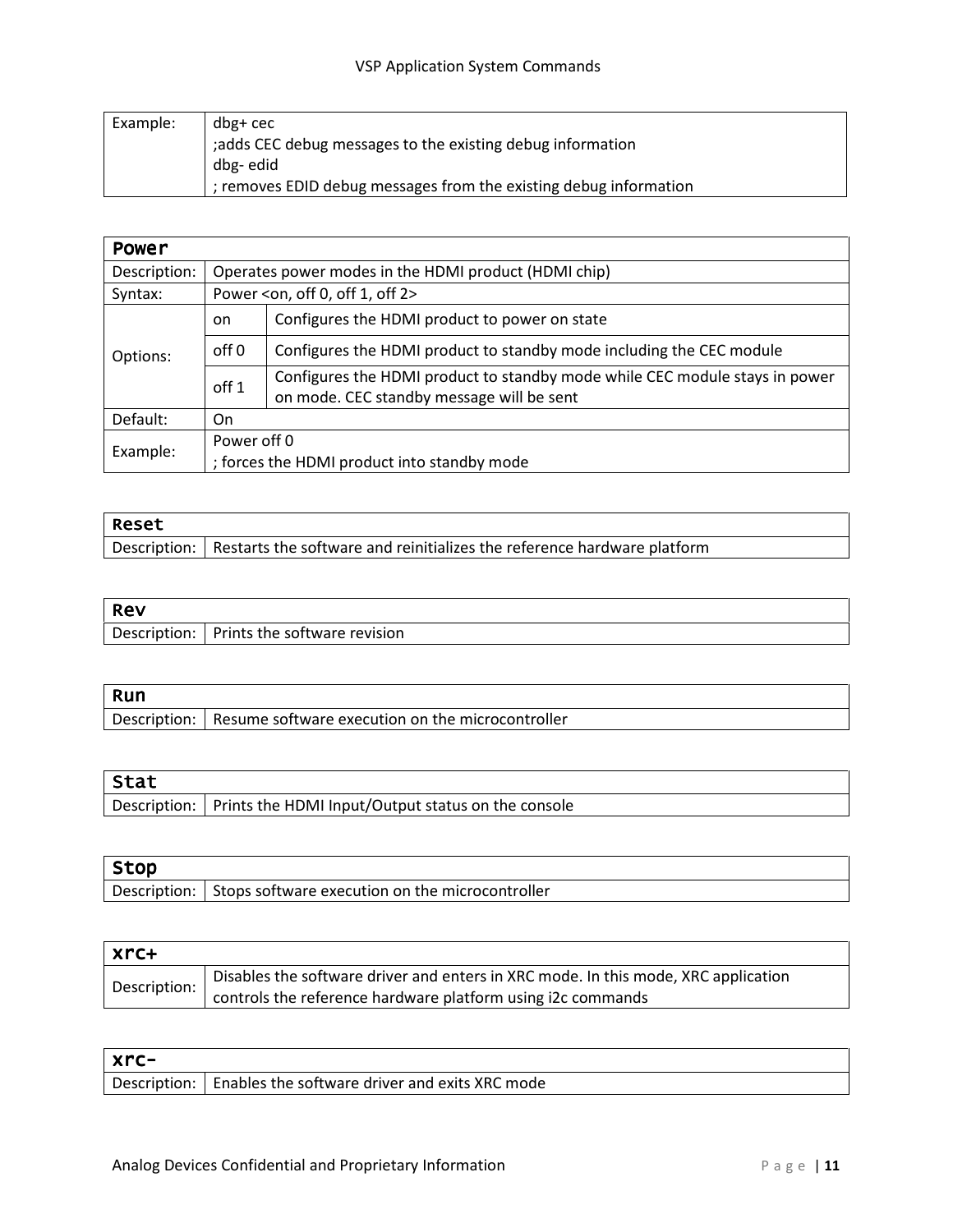# Register/Memory Access Commands

| i2cr         |                                                                                              |                                                                           |  |  |  |
|--------------|----------------------------------------------------------------------------------------------|---------------------------------------------------------------------------|--|--|--|
| Description: | Reads the contents of 8-bit registers with 8-bit addressing scheme from a given device       |                                                                           |  |  |  |
| Syntax:      |                                                                                              | i2cr <device><register><br/>&gt;byte count&gt;</register></device>        |  |  |  |
|              | device                                                                                       | Device address (hex value)                                                |  |  |  |
| Options:     | register                                                                                     | Register address (hex value)                                              |  |  |  |
|              | Byte                                                                                         | Number of bytes to be read, min=1, max=255, for values bigger than 1, the |  |  |  |
|              | count                                                                                        | value of the following registers will be printed                          |  |  |  |
| Default:     | n/a                                                                                          |                                                                           |  |  |  |
|              | i2cr b8 00 1                                                                                 |                                                                           |  |  |  |
| Example:     | ; reads one byte data showing the chip revision code from the register 0x00 at device        |                                                                           |  |  |  |
|              | address 0xb8 (Main)                                                                          |                                                                           |  |  |  |
|              | i2cr b8 00 4                                                                                 |                                                                           |  |  |  |
|              | ; reads the register values for the registers 0x00, 0x01, 0x02, 0x03 from the device address |                                                                           |  |  |  |
|              | 0xb8                                                                                         |                                                                           |  |  |  |

| $i2$ cw      |                                                                                 |                                                               |  |  |
|--------------|---------------------------------------------------------------------------------|---------------------------------------------------------------|--|--|
| Description: |                                                                                 | Writes an 8-bit value to a register on a given device address |  |  |
| Syntax:      |                                                                                 | i2cw <device><register><value></value></register></device>    |  |  |
| Options:     | device                                                                          | Device address (hex value)                                    |  |  |
|              | register                                                                        | Register address (hex value)                                  |  |  |
|              | value                                                                           | 8-bit number (hex value)                                      |  |  |
| Default:     | n/a                                                                             |                                                               |  |  |
| Example:     | i2cw b8 0b 1e<br>; Writes 0x1e into register 0x0b in device address 0xb8 (Main) |                                                               |  |  |

| i2c16r       |                                                                       |                                                                                                          |  |  |
|--------------|-----------------------------------------------------------------------|----------------------------------------------------------------------------------------------------------|--|--|
| Description: |                                                                       | Reads the contents of the 8-bit registers with 16-bit addressing scheme from a given<br>device (ADV800x) |  |  |
| Syntax:      |                                                                       | i2cr <device>&lt;16-bit register&gt;<br/>&gt;byte count&gt;</device>                                     |  |  |
| Options:     | device                                                                | Device address (hex value)                                                                               |  |  |
|              | $16$ -bit<br>register                                                 | 16-bit Register address (hex value)                                                                      |  |  |
|              | Byte                                                                  | Number of bytes to be read, min=1, max=255, for values bigger than 1, the                                |  |  |
|              | count                                                                 | value of the following registers will be printed                                                         |  |  |
| Default:     | n/a                                                                   |                                                                                                          |  |  |
| Example:     | i2c16r 1a 59af 1                                                      |                                                                                                          |  |  |
|              | ; reads one byte data from the register 0x59af at device address 0x1a |                                                                                                          |  |  |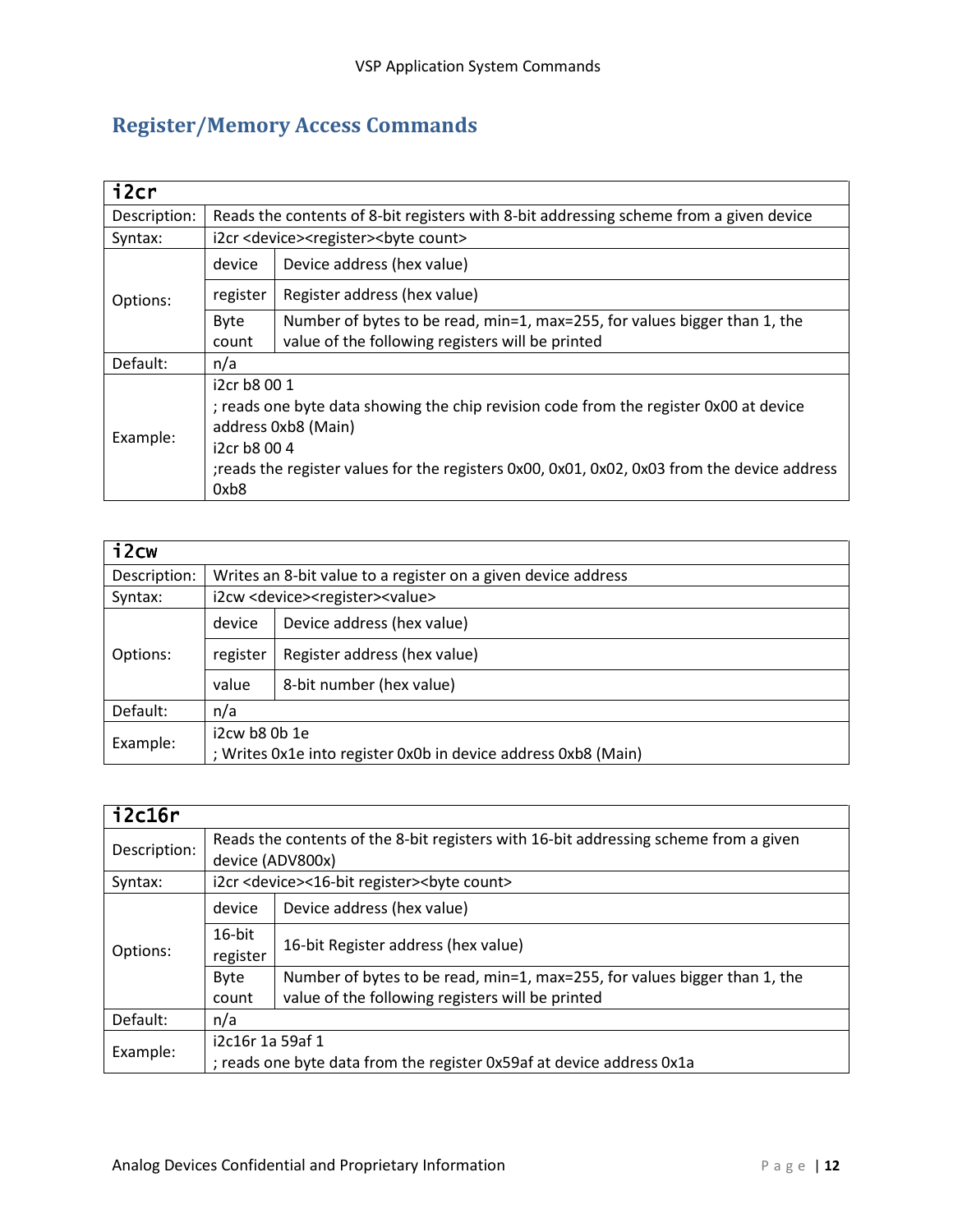| i2c16w       |                                                                                                  |                                                              |  |  |
|--------------|--------------------------------------------------------------------------------------------------|--------------------------------------------------------------|--|--|
| Description: | Writes an 8-bit value to a register with 16-bit addressing scheme on a given device<br>(ADV800x) |                                                              |  |  |
| Syntax:      |                                                                                                  | i2cw <device>&lt;16-bit register&gt;<value></value></device> |  |  |
| Options:     | device                                                                                           | Device address (hex value)                                   |  |  |
|              | register                                                                                         | 16-bit register address (hex value)                          |  |  |
|              | value                                                                                            | 8-bit number (hex value)                                     |  |  |
| Default:     | n/a                                                                                              |                                                              |  |  |
| Example:     | i2c16w 1a 59af ff                                                                                |                                                              |  |  |
|              | ; Writes 0xFF into register 0x59AF in the device address 0x1A                                    |                                                              |  |  |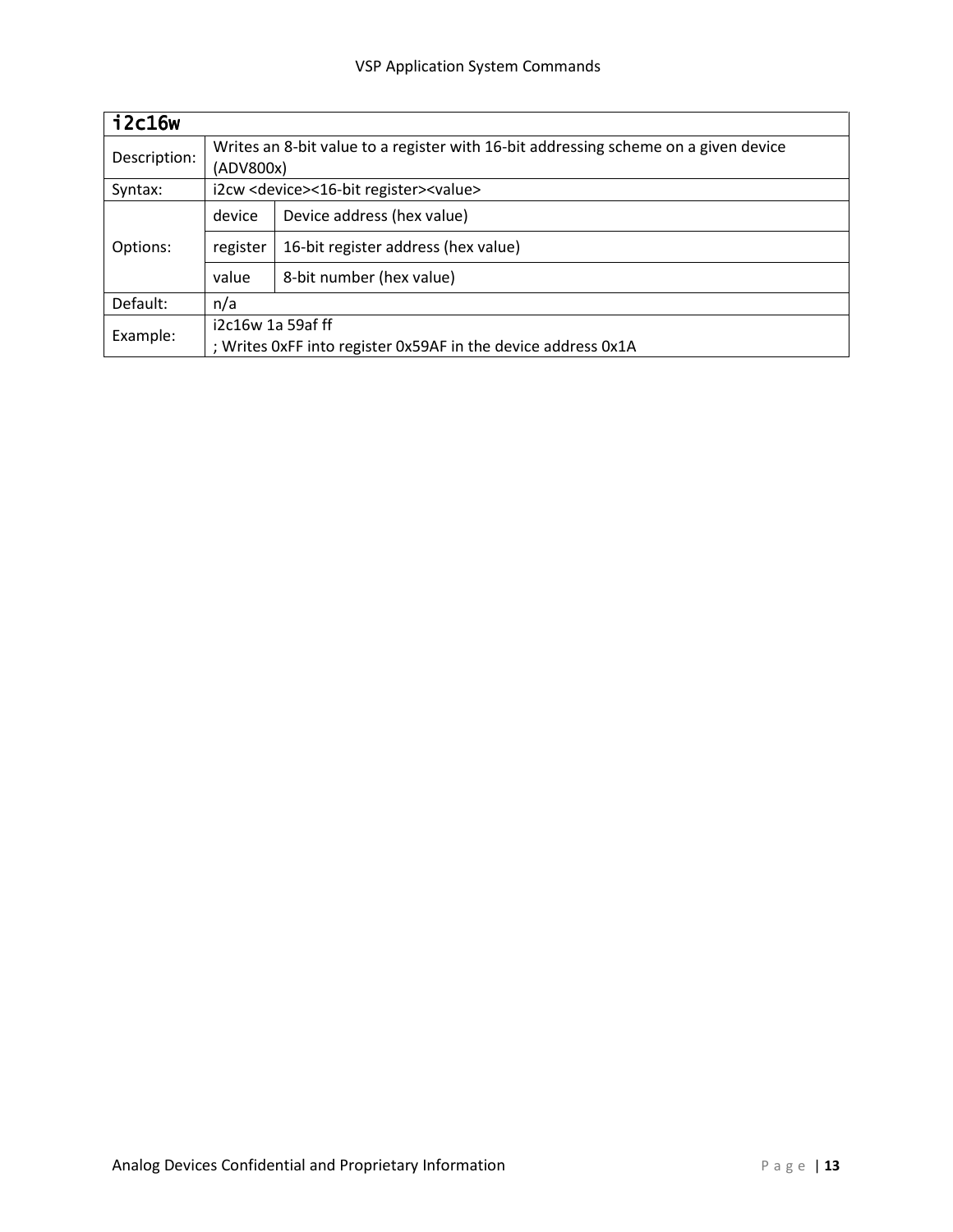## VSP Commands

### Configuring video inputs/outputs

| <b>Src</b>   |                                   |                                                                                                                                                    |  |  |
|--------------|-----------------------------------|----------------------------------------------------------------------------------------------------------------------------------------------------|--|--|
| Description: |                                   | Selects the video input                                                                                                                            |  |  |
| Syntax:      | src <type> <index></index></type> |                                                                                                                                                    |  |  |
|              | hdmi<br>14                        | Selects the HDMI port A D video input as the main video source                                                                                     |  |  |
| Options:     | hdmi n                            | Selects none of the HDMI ports as the main video source                                                                                            |  |  |
|              | hdmit                             | Auto selects the HDMI port video input as the main video source                                                                                    |  |  |
|              | cvbs 1                            | Selects the CVBS video input as the main video source                                                                                              |  |  |
|              | svideo 1                          | Selects the S-Video input as the main video source                                                                                                 |  |  |
|              | comp 1                            | Selects the Component video input as the main video source                                                                                         |  |  |
|              | vga 1                             | Selects the graphical video input as the main video source                                                                                         |  |  |
|              |                                   | Shows list of available sources (Note: type anything else after src different from the above<br>commands also shows the list of available sources) |  |  |
| Default:     | hdmi 1                            |                                                                                                                                                    |  |  |
| Example:     | src comp 1                        |                                                                                                                                                    |  |  |
|              |                                   | ;Selects the Component video input as the main video source                                                                                        |  |  |

| Out          |                                                                                                                      |                                                       |  |  |  |  |  |
|--------------|----------------------------------------------------------------------------------------------------------------------|-------------------------------------------------------|--|--|--|--|--|
| Description: |                                                                                                                      | Selects output display                                |  |  |  |  |  |
| Syntax:      |                                                                                                                      | out <interface> <index> <source/></index></interface> |  |  |  |  |  |
|              | interface                                                                                                            | hdmi, comp, cvbs, svideo                              |  |  |  |  |  |
| Options:     | index<br>1 or 2 for HDMI, 1 for all others                                                                           |                                                       |  |  |  |  |  |
|              | thro for pass through mode, main for main VSP mode, aux for secondary VSP<br>source<br>mode, off to turn off display |                                                       |  |  |  |  |  |
| Default:     | thro for all interfaces                                                                                              |                                                       |  |  |  |  |  |
| Example:     |                                                                                                                      | out cybs 1 main                                       |  |  |  |  |  |
|              |                                                                                                                      | ; Sets CVBS output into main VSP                      |  |  |  |  |  |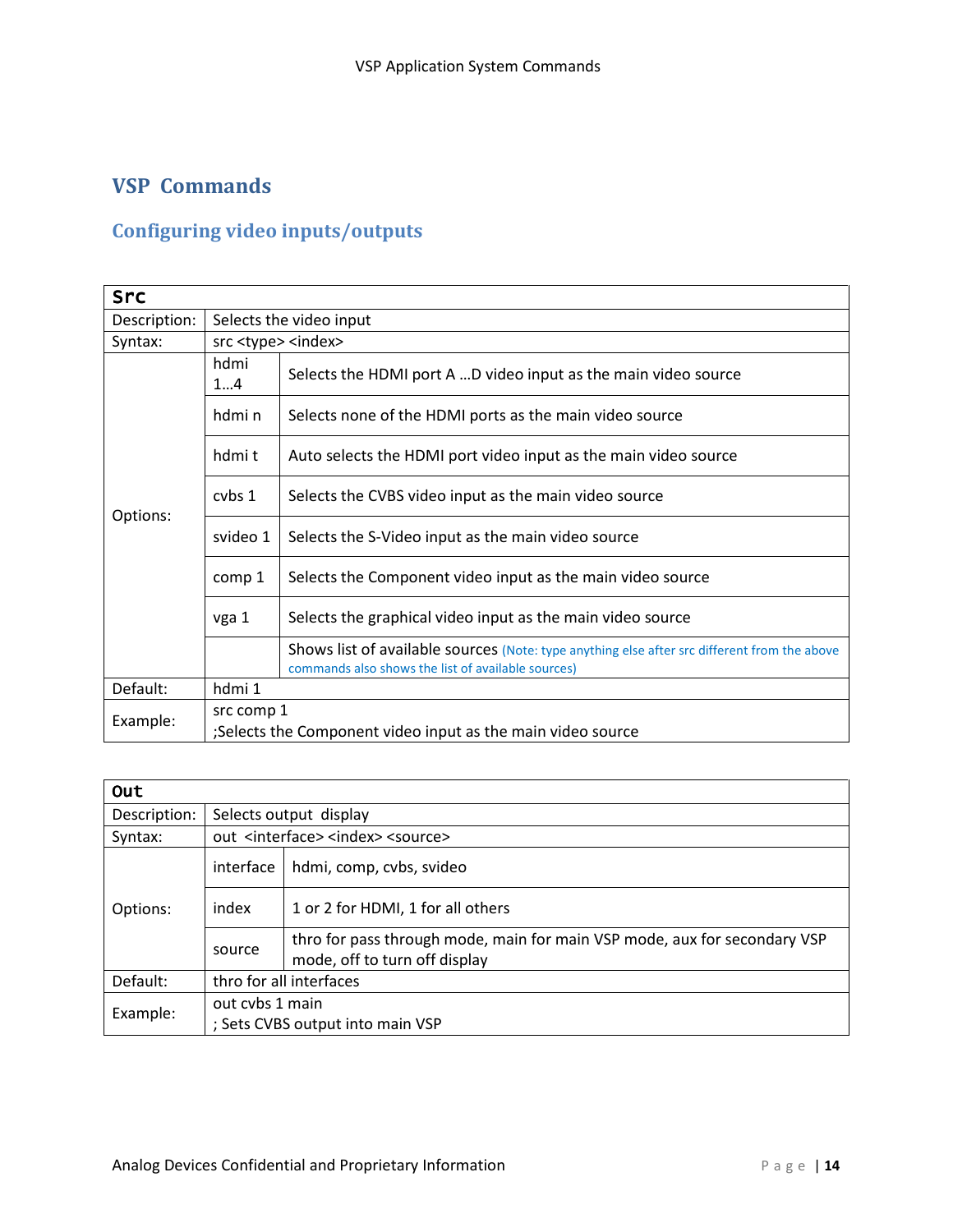# Configuring VSP outputs

| asp1         |                                                                                        |                                                                                          |  |  |  |  |  |
|--------------|----------------------------------------------------------------------------------------|------------------------------------------------------------------------------------------|--|--|--|--|--|
| Description: | Set aspect ratio of primary VSP output; it should be followed by the "mainvsp" command |                                                                                          |  |  |  |  |  |
| Syntax:      |                                                                                        | $asp1 < 4x3$ , $6x9$ , norm, wh or wv>                                                   |  |  |  |  |  |
|              | 4x3                                                                                    | Sets the aspect ratio at primary VSP output to 4x3                                       |  |  |  |  |  |
|              | 16x9                                                                                   | Sets the aspect ratio at primary VSP output to 16x9                                      |  |  |  |  |  |
| Options:     | norm                                                                                   | Follows the video input aspect ratio                                                     |  |  |  |  |  |
|              | wh                                                                                     | TBD                                                                                      |  |  |  |  |  |
|              | <b>WV</b>                                                                              | <b>TBD</b>                                                                               |  |  |  |  |  |
| Default:     | norm                                                                                   |                                                                                          |  |  |  |  |  |
|              | tx1 main                                                                               |                                                                                          |  |  |  |  |  |
| Example:     | asp1 4x3                                                                               |                                                                                          |  |  |  |  |  |
|              | mainvsp 1080p60                                                                        |                                                                                          |  |  |  |  |  |
|              | ; By executing above three commands the Primary VSP is selected as the input for HDMI  |                                                                                          |  |  |  |  |  |
|              |                                                                                        | Tx1 and the aspect ratio is changed to 4x3 on the HDMI Tx1 while 1080p60 is the selected |  |  |  |  |  |
|              | video format                                                                           |                                                                                          |  |  |  |  |  |

| autovsp      |                                                                                         |                                 |  |  |  |  |  |
|--------------|-----------------------------------------------------------------------------------------|---------------------------------|--|--|--|--|--|
|              | Enables/disables VSP auto routine. VSP auto routine sets the VSP based on EDID received |                                 |  |  |  |  |  |
| Description: |                                                                                         | from HDMI sink device(s)        |  |  |  |  |  |
| Syntax:      | autovsp <on, off=""></on,>                                                              |                                 |  |  |  |  |  |
|              | On.                                                                                     | Enables the VSP auto routine    |  |  |  |  |  |
| Options:     | Off                                                                                     | Disables the VSP auto routine   |  |  |  |  |  |
| Default:     | Off                                                                                     |                                 |  |  |  |  |  |
|              |                                                                                         | autovsp on                      |  |  |  |  |  |
| Example:     |                                                                                         | ; Turns on the VSP auto routine |  |  |  |  |  |

| auxvsp       |                                                                                                                                                     |                                                                                                                               |        |         |  |  |  |  |  |
|--------------|-----------------------------------------------------------------------------------------------------------------------------------------------------|-------------------------------------------------------------------------------------------------------------------------------|--------|---------|--|--|--|--|--|
| Description: |                                                                                                                                                     | Sets the Secondary VSP (a.k.a.: Auxiliary VSP or, VSP2) video output                                                          |        |         |  |  |  |  |  |
| Syntax:      |                                                                                                                                                     | auxvsp < thro, supported video formats>                                                                                       |        |         |  |  |  |  |  |
| Options:     | thro                                                                                                                                                | Selects pass-through mode. In pass-through mode input video is passed to<br>output unchanged with the addition of blended OSD |        |         |  |  |  |  |  |
|              | TV video formats (CEA) represented in: < <b>V.lines&gt;<i p=""><v.rate></v.rate></i></b> format; please refer to<br>the below available TV formats: |                                                                                                                               |        |         |  |  |  |  |  |
|              | 480i60                                                                                                                                              | 480p60                                                                                                                        | 720p60 | 1080i30 |  |  |  |  |  |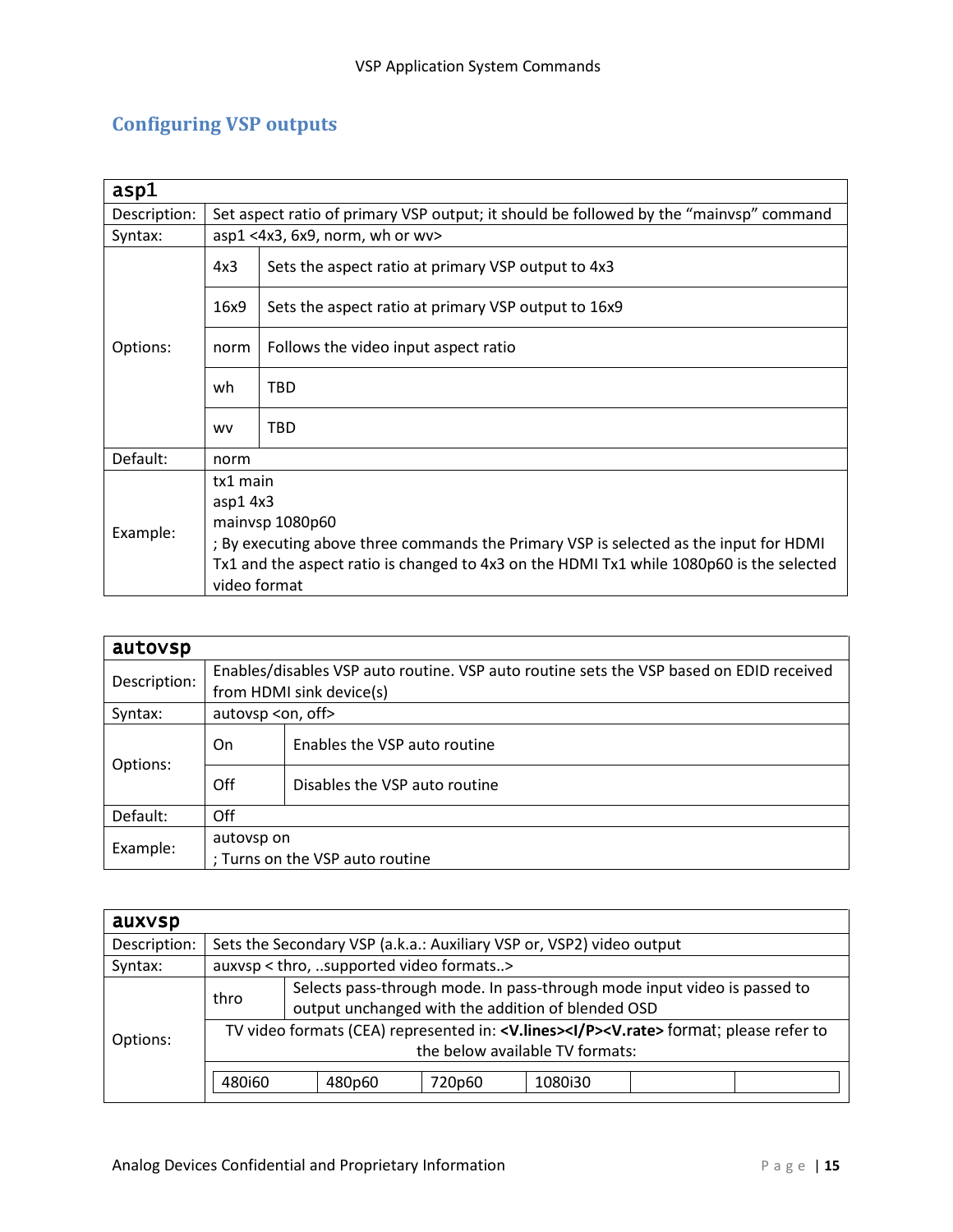| Default: | 480p60                                             |
|----------|----------------------------------------------------|
| Example: | auxysp 720p60                                      |
|          | ;Sets the auxiliary VSP output to 720p60 TV format |

| $\mathsf{crop}1$ |                                                                                                                                                                                                                                                                                                                                                                                                                                                                      |                                                                                                                                                     |  |  |  |  |  |
|------------------|----------------------------------------------------------------------------------------------------------------------------------------------------------------------------------------------------------------------------------------------------------------------------------------------------------------------------------------------------------------------------------------------------------------------------------------------------------------------|-----------------------------------------------------------------------------------------------------------------------------------------------------|--|--|--|--|--|
| Description:     |                                                                                                                                                                                                                                                                                                                                                                                                                                                                      | Crops the input video at Primary VSP (a.k.a.: Main VSP or, VSP1). It should be followed by<br>the "mainvsp" command to take into effect by the VSP. |  |  |  |  |  |
| Syntax:          |                                                                                                                                                                                                                                                                                                                                                                                                                                                                      | crop1 $\langle x, y, w, h \rangle$                                                                                                                  |  |  |  |  |  |
|                  | $\boldsymbol{\mathsf{x}}$                                                                                                                                                                                                                                                                                                                                                                                                                                            | Sets the horizontal position on the input video for cropping, the screen's top left<br>corner is considered as $x=0$                                |  |  |  |  |  |
|                  | у                                                                                                                                                                                                                                                                                                                                                                                                                                                                    | Sets the vertical position on the input video for cropping, the screen's top left<br>corner is considered as $y=0$                                  |  |  |  |  |  |
| Options:         | Sets the width of the cropped video, this size should be less than the remaining<br>W<br>horizontal video size based on the value of x                                                                                                                                                                                                                                                                                                                               |                                                                                                                                                     |  |  |  |  |  |
|                  | h                                                                                                                                                                                                                                                                                                                                                                                                                                                                    | Sets the height of the cropped video, this size should be less than the remaining<br>vertical video size based on the value of y                    |  |  |  |  |  |
| Default:         | disabled                                                                                                                                                                                                                                                                                                                                                                                                                                                             |                                                                                                                                                     |  |  |  |  |  |
| Example:         | tx1 main (assuming video input is 480p60)<br>crop1 300, 200, 100, 100<br>mainvsp 1080p60<br>; crops the video input starting from the top left corner at 300, 200 (x and y) positions and<br>stretches the video to 100, 100 (w, h) values at the Primary VSP output<br>(Note: if the x,y, w, h values are set beyond the video size boundaries, the VSP output will be corrupted.<br>Currently the board need to be restarted to exit from a wrong cropping status) |                                                                                                                                                     |  |  |  |  |  |

| crop2        |                                                                                               |                                                                                                                          |  |  |  |  |  |
|--------------|-----------------------------------------------------------------------------------------------|--------------------------------------------------------------------------------------------------------------------------|--|--|--|--|--|
| Description: | Crops the input video at Secondary VSP (a.k.a.: Auxiliary VSP or, VSP2). It should be         |                                                                                                                          |  |  |  |  |  |
|              |                                                                                               | followed by the "auxysp" command to take into effect by the VSP.                                                         |  |  |  |  |  |
| Syntax:      |                                                                                               | crop2 $\langle x, y, w, h \rangle$                                                                                       |  |  |  |  |  |
|              | X                                                                                             | Sets the horizontal position on the input video for cropping                                                             |  |  |  |  |  |
|              | у                                                                                             | Sets the vertical position on the input video for cropping                                                               |  |  |  |  |  |
| Options:     | w                                                                                             | Sets the width of the cropped video, this size should be less than the remaining<br>horizontal video size after cropping |  |  |  |  |  |
|              | h                                                                                             | Sets the height of the cropped video, this size should be less than the remaining<br>vertical video size after cropping  |  |  |  |  |  |
| Default:     | disabled                                                                                      |                                                                                                                          |  |  |  |  |  |
|              |                                                                                               | tx2 aux (assuming video input is 480p60)                                                                                 |  |  |  |  |  |
|              | crop2 300, 200, 100, 100                                                                      |                                                                                                                          |  |  |  |  |  |
|              | auxvsp 1080p60                                                                                |                                                                                                                          |  |  |  |  |  |
| Example:     | ; crops the video input starting from the top left corner at 300, 200 (x and y) positions and |                                                                                                                          |  |  |  |  |  |
|              | stretches the video to 100, 100 (w, h) values at the Secondary VSP output                     |                                                                                                                          |  |  |  |  |  |
|              |                                                                                               | (Note: if the x,y, w, h values are set beyond the video size boundaries, the VSP output will be corrupted.               |  |  |  |  |  |
|              |                                                                                               | Currently the board need to be restarted to exit from a wrong cropping status)                                           |  |  |  |  |  |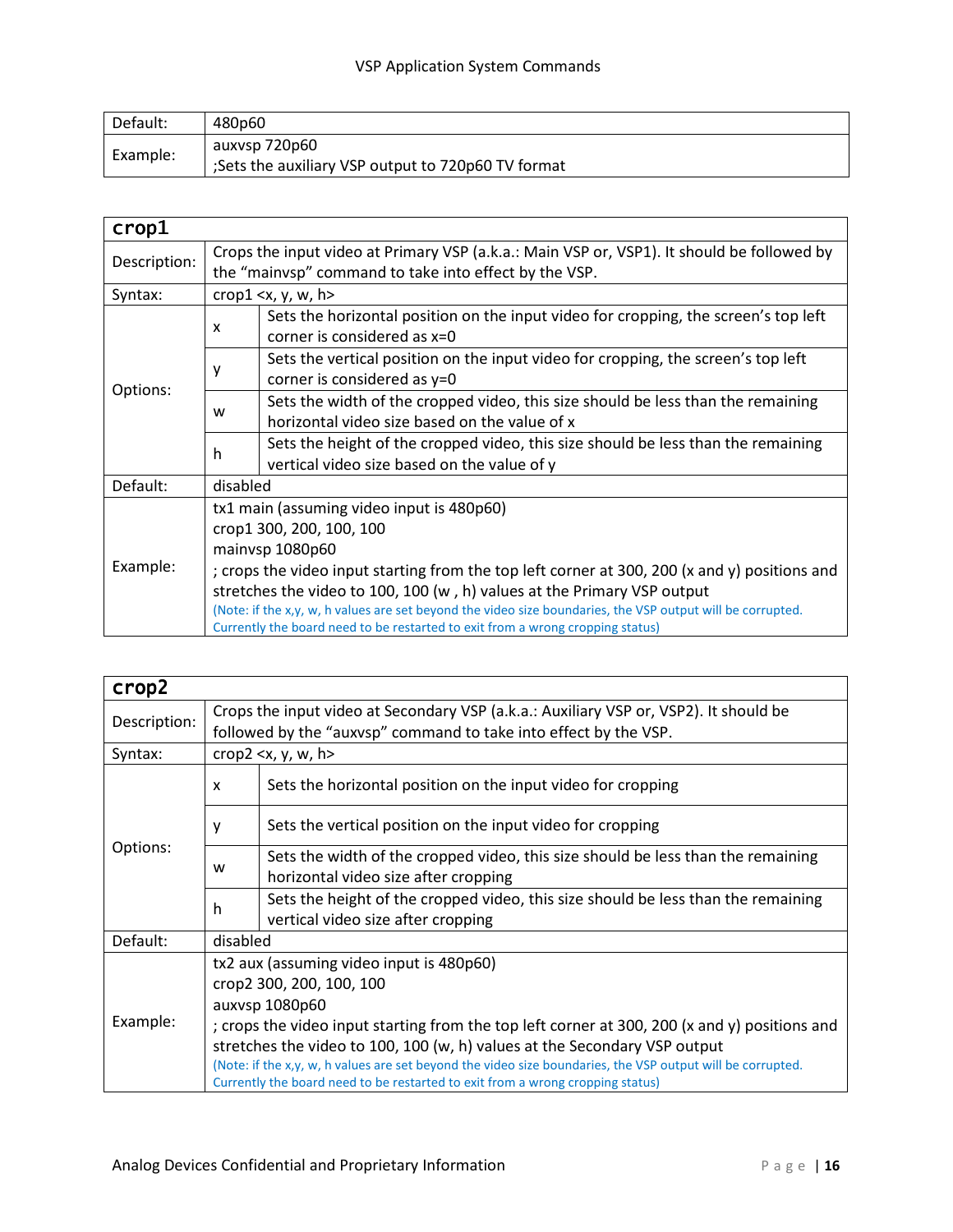| edidmrg      |                                                                                                                                                                               |                                                     |  |  |  |  |
|--------------|-------------------------------------------------------------------------------------------------------------------------------------------------------------------------------|-----------------------------------------------------|--|--|--|--|
| Description: |                                                                                                                                                                               | Enables/disables EDID merging feature.              |  |  |  |  |
| Syntax:      | edidmrg <on, off=""></on,>                                                                                                                                                    |                                                     |  |  |  |  |
|              | On                                                                                                                                                                            | Enables the EDID merging feature                    |  |  |  |  |
| Options:     | Off                                                                                                                                                                           | Disables the EDID merging feature                   |  |  |  |  |
|              | default                                                                                                                                                                       | Use ADV800x default EDID, Sink's EDID is discarded. |  |  |  |  |
| Default:     | On                                                                                                                                                                            |                                                     |  |  |  |  |
| Example:     | edidmrg on<br>; enables the EDID merging feature<br>(Note: Please refer to the "DVP_VSP_Driver_Specifications" document section 4.1.2 for more details about<br>this feature) |                                                     |  |  |  |  |

| mainvsp      |                                                                                                                 |                                                                                                                                                     |                                                                                                                               |        |                   |         |             |         |  |             |
|--------------|-----------------------------------------------------------------------------------------------------------------|-----------------------------------------------------------------------------------------------------------------------------------------------------|-------------------------------------------------------------------------------------------------------------------------------|--------|-------------------|---------|-------------|---------|--|-------------|
| Description: |                                                                                                                 | Sets the Primary VSP (a.k.a.: Main VSP or, VSP1) video output                                                                                       |                                                                                                                               |        |                   |         |             |         |  |             |
| Syntax:      |                                                                                                                 |                                                                                                                                                     | mainvsp < thro, supported video formats>                                                                                      |        |                   |         |             |         |  |             |
|              | thro                                                                                                            |                                                                                                                                                     | Selects pass-through mode. In pass-through mode input video is passed to<br>output unchanged with the addition of blended OSD |        |                   |         |             |         |  |             |
|              |                                                                                                                 | TV video formats (CEA) represented in: <v.lines><i p=""><v.rate> format; please refer to the<br/>below available TV formats:</v.rate></i></v.lines> |                                                                                                                               |        |                   |         |             |         |  |             |
|              | 480i60                                                                                                          |                                                                                                                                                     | 480p60                                                                                                                        | 720p60 |                   | 1080i60 |             | 1080p60 |  | 1080p24     |
| Options:     | 576i50                                                                                                          |                                                                                                                                                     | 576p50                                                                                                                        |        | 720p50<br>1080i50 |         | 1080p50     |         |  |             |
|              | Computer video formats (VESA) represented in: <h.lines>x<v.lines>p<v.rate> format;</v.rate></v.lines></h.lines> |                                                                                                                                                     |                                                                                                                               |        |                   |         |             |         |  |             |
|              | please refer to the below available computer formats:                                                           |                                                                                                                                                     |                                                                                                                               |        |                   |         |             |         |  |             |
|              | 640x480p60                                                                                                      |                                                                                                                                                     | 640x480p72                                                                                                                    |        | 640x480p75        |         | 800x600p60  |         |  | 800x600p72  |
|              | 800x600p75                                                                                                      |                                                                                                                                                     | 1024x768p60                                                                                                                   |        | 1024x768p72       |         | 1024x768p75 |         |  | 1360x768p60 |
|              | 1280x768p60                                                                                                     |                                                                                                                                                     | 1280x800p60                                                                                                                   |        | 1280x1024p60      |         | 1440x900p60 |         |  |             |
| Default:     | 480p60                                                                                                          |                                                                                                                                                     |                                                                                                                               |        |                   |         |             |         |  |             |
| Example:     | mainvsp 720p60                                                                                                  |                                                                                                                                                     |                                                                                                                               |        |                   |         |             |         |  |             |
|              |                                                                                                                 |                                                                                                                                                     | ;Sets the Primary VSP output to 720p60 TV format                                                                              |        |                   |         |             |         |  |             |

| tx1csc       |      |                                                                                                                                                         |  |  |  |  |  |
|--------------|------|---------------------------------------------------------------------------------------------------------------------------------------------------------|--|--|--|--|--|
| Description: |      | Converts the color space at the Primary VSP (a.k.a.: Main VSP or, VSP1) video output                                                                    |  |  |  |  |  |
| Syntax:      |      | tx1csc <rgb, 601,="" 709=""><null, 422="" 444,=""></null,></rgb,>                                                                                       |  |  |  |  |  |
|              | rgb  | Sets the Primary VSP output color space to RGB                                                                                                          |  |  |  |  |  |
|              | 601  | Sets the Primary VSP output color space according to the YUV scheme per ITU-<br>R Recommendation BT.601 standard (limited to 4:2:2 chroma sub sampling) |  |  |  |  |  |
| Options:     | 709  | Sets the Primary VSP output color space according to the YUV scheme ITU-R<br>Recommendation BT.709 standard                                             |  |  |  |  |  |
|              | null | If left blank follows the video input chroma sub sampling                                                                                               |  |  |  |  |  |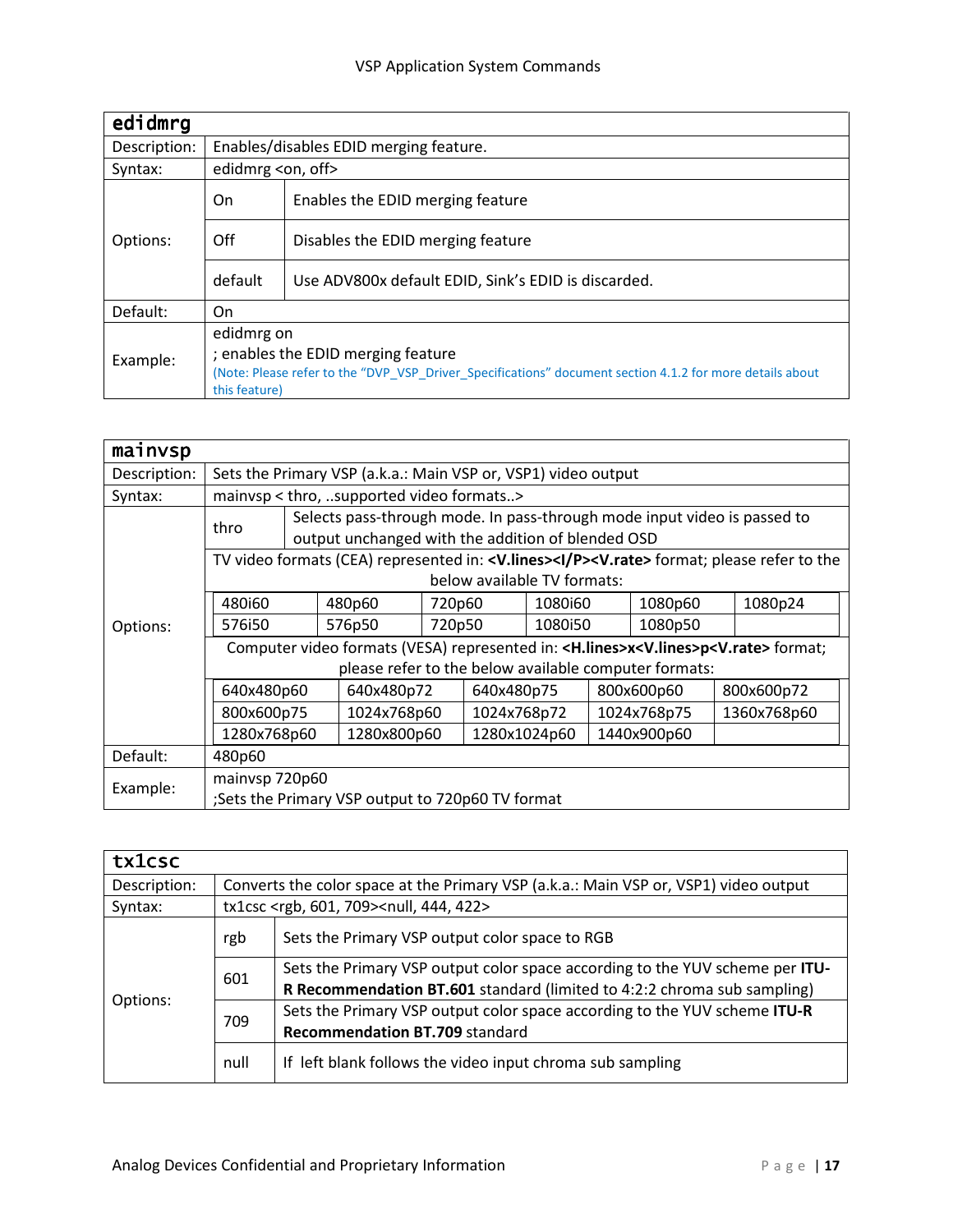### VSP Application System Commands

|                           | 444<br>Sets the YUV color space to 4:4:4 chroma sub sampling |                                                                                                                                                                                                                            |  |  |  |  |  |  |  |  |
|---------------------------|--------------------------------------------------------------|----------------------------------------------------------------------------------------------------------------------------------------------------------------------------------------------------------------------------|--|--|--|--|--|--|--|--|
|                           | 422                                                          | Sets the YUV color space to 4:2:2 chroma sub sampling                                                                                                                                                                      |  |  |  |  |  |  |  |  |
| Available<br>combinations | 709<br>709 422<br>709 444<br>601<br>601 422<br>rgb           |                                                                                                                                                                                                                            |  |  |  |  |  |  |  |  |
| Default:                  |                                                              | Follows the video input color space unless VSP is in the signal path, in the later case<br>color space will be always YUV.                                                                                                 |  |  |  |  |  |  |  |  |
| Example:                  |                                                              | tx1csc 709 422<br>;Sets the Primary VSP output color space to YUV (709) with 4:2:2 sub sampling<br>(Note: Please refer to the "DVP_VSP_Driver_Specifications" document section 4.2 for more details about<br>this feature) |  |  |  |  |  |  |  |  |

| tx2csc                    |                                                                                                                            |                                             |                                                                                                                      |  |                                                  |                                                                   |                                                                                                                                                                                           |  |  |  |  |
|---------------------------|----------------------------------------------------------------------------------------------------------------------------|---------------------------------------------|----------------------------------------------------------------------------------------------------------------------|--|--------------------------------------------------|-------------------------------------------------------------------|-------------------------------------------------------------------------------------------------------------------------------------------------------------------------------------------|--|--|--|--|
| Description:              | Converts the color space at the Secondary VSP (a.k.a.: Auxiliary VSP or, VSP2) video<br>output                             |                                             |                                                                                                                      |  |                                                  |                                                                   |                                                                                                                                                                                           |  |  |  |  |
| Syntax:                   |                                                                                                                            |                                             | tx2csc <rgb, 601,="" 709=""><null, 422="" 444,=""></null,></rgb,>                                                    |  |                                                  |                                                                   |                                                                                                                                                                                           |  |  |  |  |
|                           | rgb                                                                                                                        |                                             |                                                                                                                      |  | Sets the Secondary VSP output color space to RGB |                                                                   |                                                                                                                                                                                           |  |  |  |  |
|                           | 601                                                                                                                        |                                             | sampling)                                                                                                            |  |                                                  | ITU-R Recommendation BT.601 standard (limited to 4:2:2 chroma sub | Sets the Secondary VSP output color space according to the YUV scheme per                                                                                                                 |  |  |  |  |
| Options:                  | 709                                                                                                                        |                                             | Sets the Secondary VSP output color space according to the YUV scheme ITU-R<br><b>Recommendation BT.709 standard</b> |  |                                                  |                                                                   |                                                                                                                                                                                           |  |  |  |  |
|                           | null                                                                                                                       |                                             | If left blank follows the video input chroma sub sampling                                                            |  |                                                  |                                                                   |                                                                                                                                                                                           |  |  |  |  |
|                           | 444                                                                                                                        |                                             | Sets the YUV color space to 4:4:4 chroma sub sampling                                                                |  |                                                  |                                                                   |                                                                                                                                                                                           |  |  |  |  |
|                           | 422                                                                                                                        |                                             | Sets the YUV color space to 4:2:2 chroma sub sampling                                                                |  |                                                  |                                                                   |                                                                                                                                                                                           |  |  |  |  |
| Available<br>combinations | rgb                                                                                                                        | 601<br>601 422<br>709<br>709 422<br>709 444 |                                                                                                                      |  |                                                  |                                                                   |                                                                                                                                                                                           |  |  |  |  |
| Default:                  | Follows the video input color space unless VSP is in the signal path, in the later case<br>color space will be always YUV. |                                             |                                                                                                                      |  |                                                  |                                                                   |                                                                                                                                                                                           |  |  |  |  |
| Example:                  | tx2csc 709 422<br>this feature)                                                                                            |                                             |                                                                                                                      |  |                                                  |                                                                   | ;Sets the Secondary VSP output color space to YUV (709) with 4:2:2 sub sampling<br>(Note: Please refer to the "DVP_VSP_Driver_Specifications" document section 4.2 for more details about |  |  |  |  |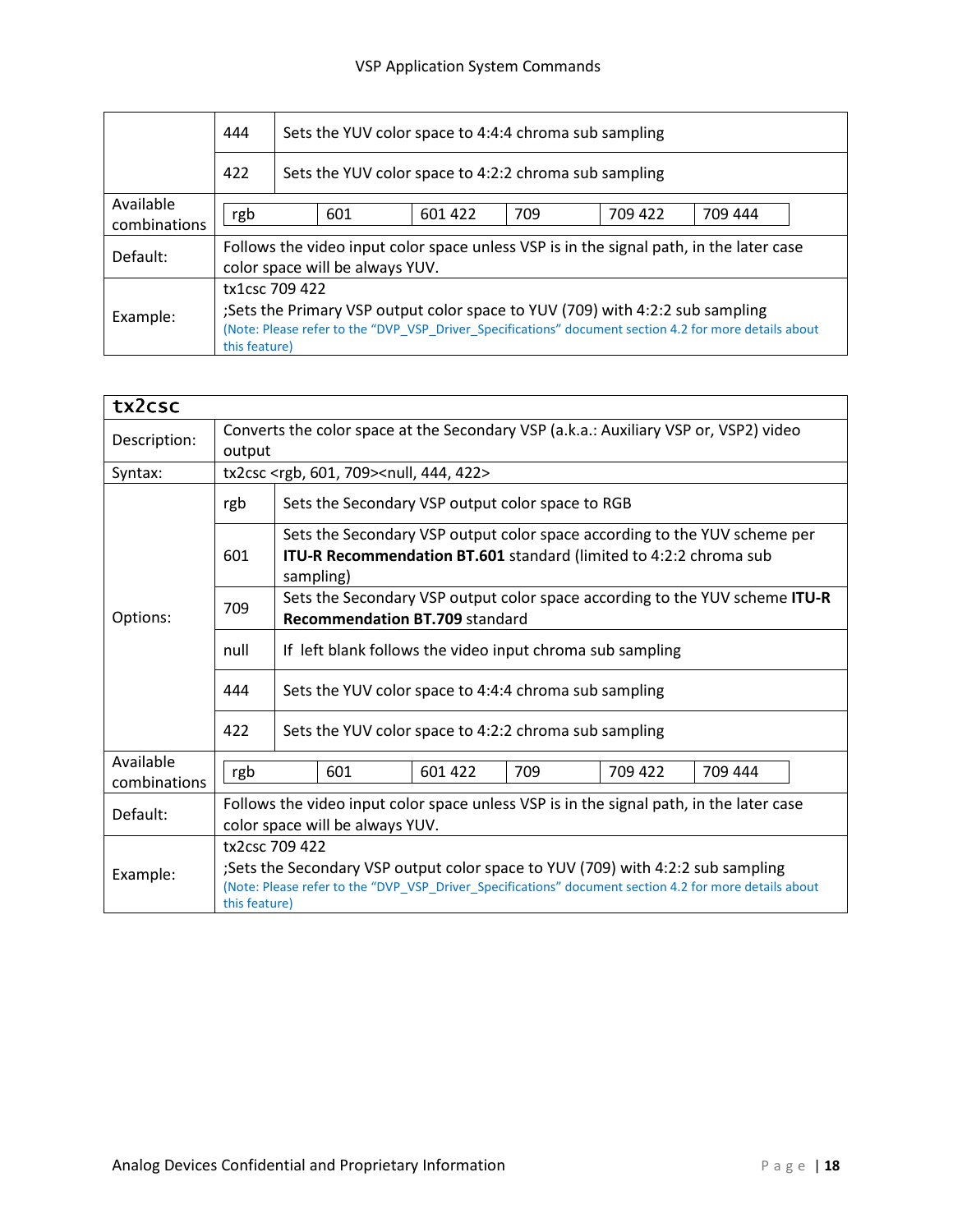# Configuring External OSD

| pipinit      |                                                        |                                                                                         |
|--------------|--------------------------------------------------------|-----------------------------------------------------------------------------------------|
| Description: |                                                        | initializes the source of external OSD, and set the default data format and color space |
| Syntax:      | pipinit                                                |                                                                                         |
| Options:     | n/a                                                    |                                                                                         |
| Default:     | n/a                                                    |                                                                                         |
| Example:     | pipinit;<br>it must be run before getting external OSD |                                                                                         |

| pipvic       |                                                                                                                                                                                                                                |
|--------------|--------------------------------------------------------------------------------------------------------------------------------------------------------------------------------------------------------------------------------|
| Description: | sets the external OSD VIC                                                                                                                                                                                                      |
| Syntax:      | pipvic <vic value=""></vic>                                                                                                                                                                                                    |
| Options:     | VIC value                                                                                                                                                                                                                      |
| Default:     | 2 (480p60)                                                                                                                                                                                                                     |
| Example:     | pipvic 16<br>; Sets the external OSD VIC is 1080P60 (VIC=16).<br>As there is no AVI Info frame, no video timing detection for the external OSD, This<br>command must be run to give the right VIC information for VSP to work. |

| pipdisp      |                               |                                              |  |  |
|--------------|-------------------------------|----------------------------------------------|--|--|
| Description: |                               | turns on/off the external OSD(small picture) |  |  |
| Syntax:      |                               | pipdisp <on off=""></on>                     |  |  |
| Options:     | On                            | turns on the external video                  |  |  |
|              | Off                           | turns off the external video                 |  |  |
| Default:     | Off                           |                                              |  |  |
| Example:     | pipdisp on                    |                                              |  |  |
|              | ; turns on the small picture. |                                              |  |  |

| pipmenu      |                          |                           |  |  |
|--------------|--------------------------|---------------------------|--|--|
| Description: |                          | turns on/off the OSD menu |  |  |
| Syntax:      | pipmenu <on off=""></on> |                           |  |  |
| Options:     | On.                      | turns on the OSD menu     |  |  |
|              | Off                      | turns off the OSD menu    |  |  |
| Default:     | n/a                      |                           |  |  |
| Example:     | pipmenu on               |                           |  |  |
|              | ; turns on the OSD menu. |                           |  |  |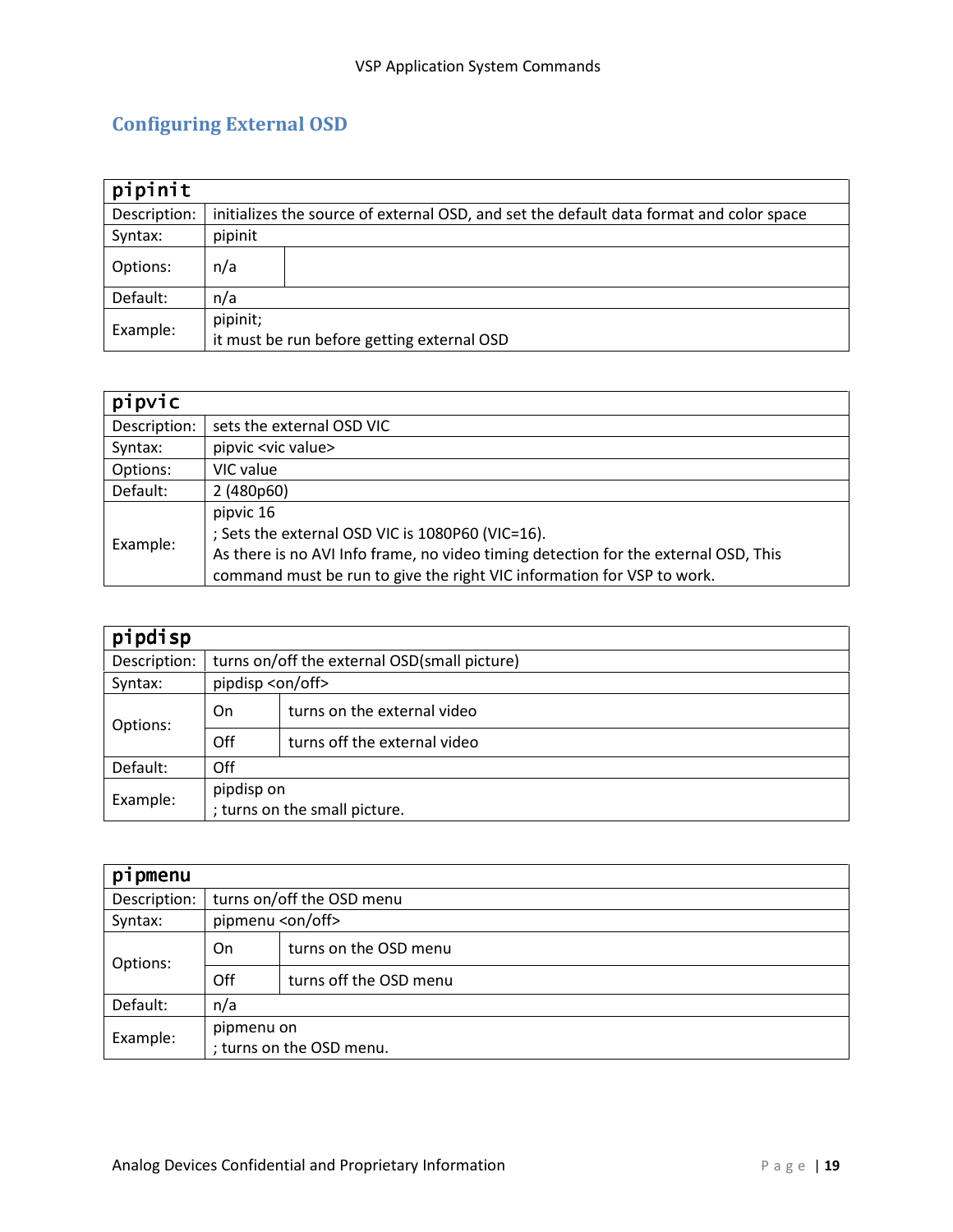| pipsize      |                                          |                                                               |  |  |
|--------------|------------------------------------------|---------------------------------------------------------------|--|--|
| Description: |                                          | configures the size of small picture when in PiP mode         |  |  |
| Syntax:      |                                          | pipsize <width, height=""></width,>                           |  |  |
|              | width,                                   | set the external OSD display size as per the width and height |  |  |
| Options:     | height                                   |                                                               |  |  |
| Default:     | EGA (640x350)                            |                                                               |  |  |
| Example:     | pipsize 720 480                          |                                                               |  |  |
|              | ; displays external OSD in size 720x480. |                                                               |  |  |

| piploc       |                                                                                       |                                                                 |  |  |
|--------------|---------------------------------------------------------------------------------------|-----------------------------------------------------------------|--|--|
| Description: |                                                                                       | configures the location of small picture when in PiP mode       |  |  |
| Syntax:      |                                                                                       | piploc <xstart, ystart=""></xstart,>                            |  |  |
| Options:     | Xstart,                                                                               | set the external OSD display location as per the start position |  |  |
|              | Ystart                                                                                |                                                                 |  |  |
| Default:     | n/a                                                                                   |                                                                 |  |  |
|              | piploc 100 50                                                                         |                                                                 |  |  |
| Example:     | ; displays external OSD from the upper-left corner at horizontal offset=100, vertical |                                                                 |  |  |
|              | offset=50.                                                                            |                                                                 |  |  |

| pipcs        |              |                                                              |  |  |
|--------------|--------------|--------------------------------------------------------------|--|--|
| Description: |              | configures the Color Space of small picture when in PiP mode |  |  |
| Syntax:      | pipcs $<0/1$ |                                                              |  |  |
|              | 0            | when external OSD data is RGB                                |  |  |
| Options:     |              | when external OSD data is YCbCr                              |  |  |
| Default:     | pipcs 0; RGB |                                                              |  |  |
| Example:     | pipcs 0      |                                                              |  |  |
|              |              | ; sets the external OSD color space as RGB                   |  |  |

| pipfmt       |                                                                                                                                                                                                        |                                                                   |  |
|--------------|--------------------------------------------------------------------------------------------------------------------------------------------------------------------------------------------------------|-------------------------------------------------------------------|--|
| Description: |                                                                                                                                                                                                        | Configures the Data Format of small picture when in PiP mode      |  |
| Syntax:      |                                                                                                                                                                                                        | pipfmt <24/36> <444/422>                                          |  |
| Options:     | 24/36,<br>444/422                                                                                                                                                                                      | Sets the Data Format of small picture as 24 or 36 bit 422 or 444. |  |
| Default:     |                                                                                                                                                                                                        | pipfmt 36 444                                                     |  |
| Example:     | pipfmt 24 444<br>; configures the 800x registers for 24-bit 4:4:4 data format<br>(Note: "pipfmt" configuration is based on hardware design. Default setting is 3 x 12-bit 4:4:4 for our EVAL<br>board) |                                                                   |  |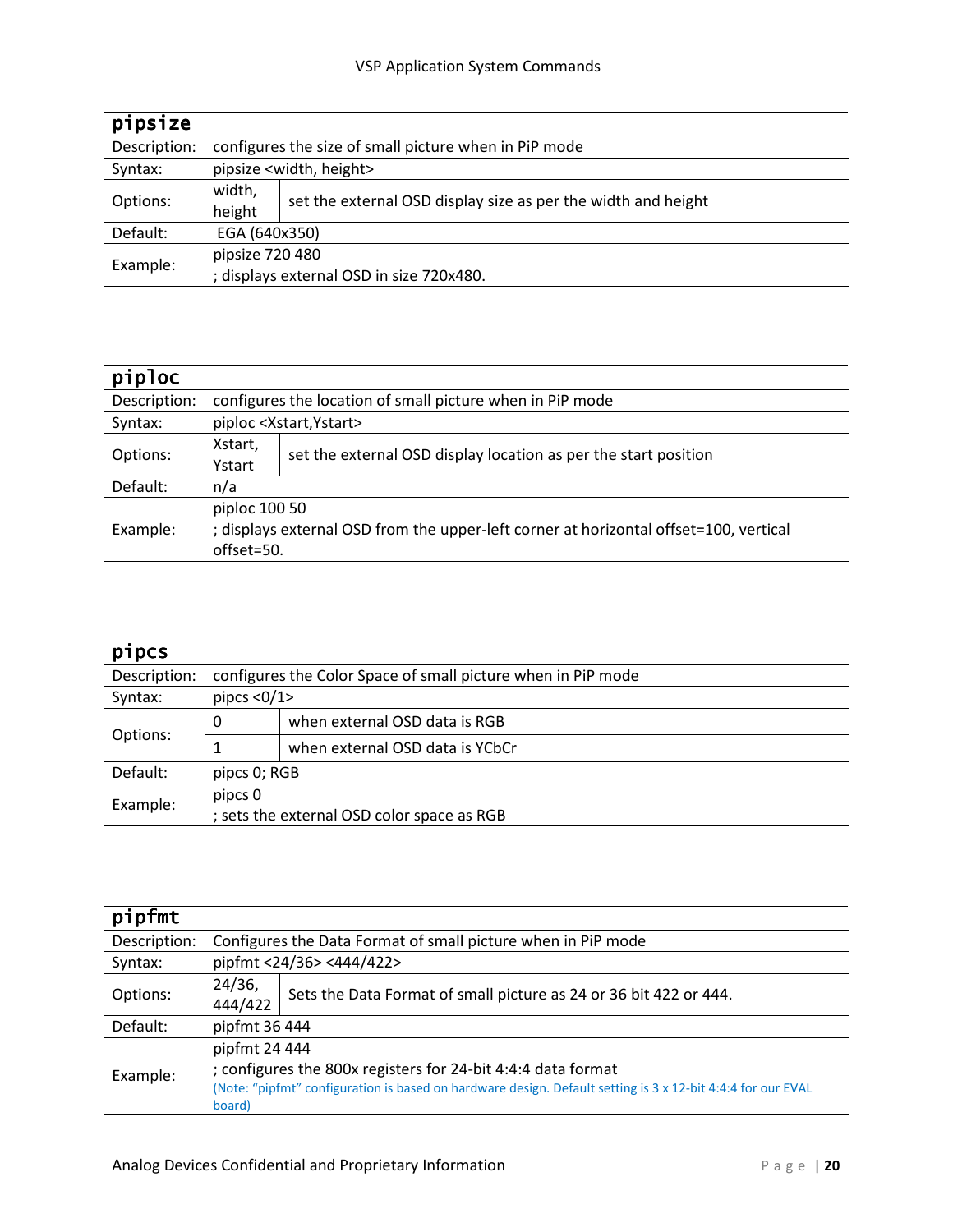| piplres      |                                                                                            |                                            |  |
|--------------|--------------------------------------------------------------------------------------------|--------------------------------------------|--|
| Description: | Configures the large picture's resolution in PoP or PiP modes manually (4k, 1080p, 720p)   |                                            |  |
| Syntax:      |                                                                                            | piplres <4k/1080p/720p>                    |  |
|              | 4k                                                                                         | sets the large picture resolution as 4k    |  |
| Options:     | 1080p                                                                                      | sets the large picture resolution as 1080p |  |
|              | 720p                                                                                       | sets the large picture resolution as 720p  |  |
| Default:     | piplres 1080p                                                                              |                                            |  |
|              | piplres 4k                                                                                 |                                            |  |
|              | ; Configure the large picture to 3840x2160 resolution in PiP and PoP mode. Also the OSD    |                                            |  |
| Example:     | only, extOSD only and extOSD+Menu mode are displaying in 3840x2160 resolution.             |                                            |  |
|              | When main video is in 4K mode, output resolution will follow the input. Like main video is |                                            |  |
|              | 4096x2160, then large picture is in the same resolution.                                   |                                            |  |

| pipsres      |                                                                        |                                                    |  |
|--------------|------------------------------------------------------------------------|----------------------------------------------------|--|
| Description: | Configures the small picture's resolution in PoP or PiP modes manually |                                                    |  |
|              |                                                                        | (small, medium, large)                             |  |
| Syntax:      | pipsres <l,m,s></l,m,s>                                                |                                                    |  |
|              |                                                                        | SVGA for small picture, taking 1/2 of full screen  |  |
| Options:     | m                                                                      | EGA for small picture, taking 1/4 of full screen   |  |
|              | S                                                                      | QVGA for small picture, taking 1/12 of full screen |  |
| Default:     | pipsres m                                                              |                                                    |  |
| Example:     | pipsres l                                                              |                                                    |  |
|              | ; sets SVGA for small picture, taking 1/2 of full screen               |                                                    |  |

| piprst       |                                                |                                                                                                                             |  |  |
|--------------|------------------------------------------------|-----------------------------------------------------------------------------------------------------------------------------|--|--|
| Description: |                                                | Resets the external OSD settings                                                                                            |  |  |
| Syntax:      |                                                | piprst <0 to 3>                                                                                                             |  |  |
|              | 0                                              | turns off external OSD                                                                                                      |  |  |
|              | 1                                              | turns off external OSD and to reset OSD menu resolution                                                                     |  |  |
| Options:     | 2                                              | turns off external OSD, to reset OSD menu resolution and to turn off OSD CSC                                                |  |  |
|              | 3                                              | turns off external OSD, to reset OSD menu resolution and to turn off OSD CSC,<br>and to reset VSP settings for external OSD |  |  |
| Default:     | n/a                                            |                                                                                                                             |  |  |
| Example:     | piprst 0<br>; Resets the external OSD settings |                                                                                                                             |  |  |